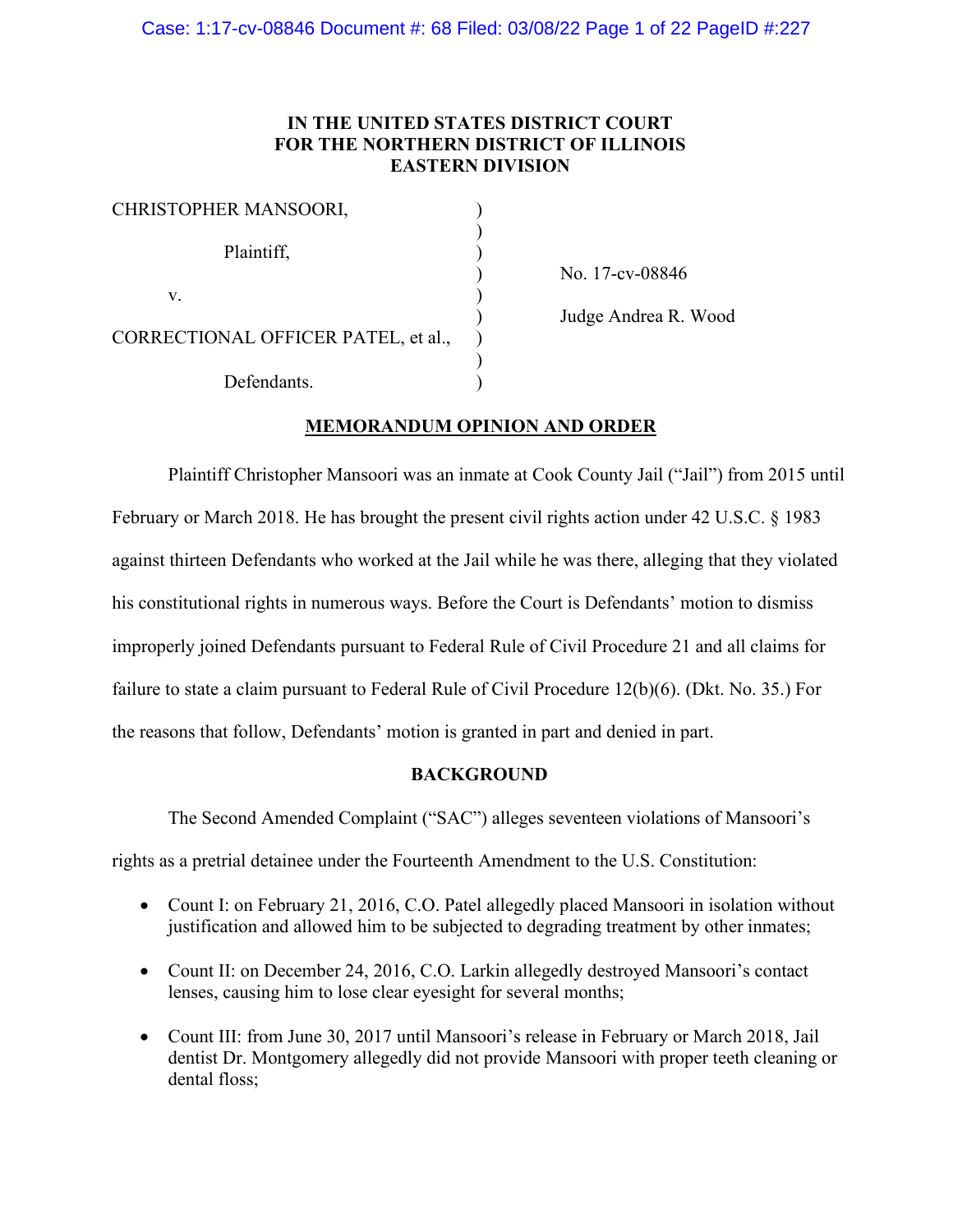- Count IV: from September 21, 2016 until Mansoori's release, Dr. Chris Stinaki, a health care specialist charged with providing food to prisoners, allegedly provided a diet so lacking in nutrition that Mansoori's bones became weak and one of his fingers broke;
- Count V: on March 30, 2016, C.O. McCullough (male) allegedly forced Mansoori to stay in a newly painted cell and inhale dangerous fumes, and refused to get him medical attention for his inhalation of those fumes;
- Count VI: on April 21, 2016, Sergeant McCullough (female) allegedly placed Mansoori in a cell with a prisoner with bipolar disorder over Mansoori's objections, and that prisoner later attacked him;
- Count VII: from July 2, 2017 to November 3, 2017, Superintendent Brown allegedly only permitted Mansoori to wash his clothes on two occasions, giving him skin and foot infections;
- Count VIII: from August 29, 2016 until Mansoori's release, Commander Garcia allegedly failed to remove black mold from showers near Mansoori's cell, forcing him to inhale toxic fumes;
- Count IX: from November 1, 2016 through August 30, 2017, Superintendent Brown allegedly failed to control an infestation of mice in the Jail;
- Count X: during Mansoori's entire incarceration,<sup>[1](#page-1-0)</sup> Commander Garcia and C.O. McCullough (male) allegedly failed to provide him with razors prior to his court appearances, so that he appeared unkempt, hurting his criminal defense;
- Count XI: from February 21, 2016 to April 21, 2016, Sheriff Dart allegedly failed to maintain Mansoori's housing division to a habitable standard;
- Count XII: during Mansoori's entire incarceration, C.O. Larkin and Superintendent Brown allegedly failed to provide Mansoori with nail clippers regularly, causing his nails to grow so long they interfered with his functioning;
- Count XIII: during Mansoori's entire incarceration, Superintendent Brown allegedly failed to oversee barbers cutting Mansoori's hair and allowed the barbers to cut Mansoori's skin;
- Count XIV: from March 1, 2017 through September 1, 2017, C.O. McGiveny allegedly failed to provide Mansoori with sufficient exercise time;

<span id="page-1-0"></span><sup>&</sup>lt;sup>1</sup> Mansoori's SAC does not provide the earliest date or exact length of his incarceration. Defendants, however, have represented that "the alleged occurrences range from June 30, 2015 to roughly March 2018." (Mot. to Dismiss at 3, Dkt. No. 35). The Court will therefore assume that Mansoori was in custody at the Jail at least as early as June 30, 2015.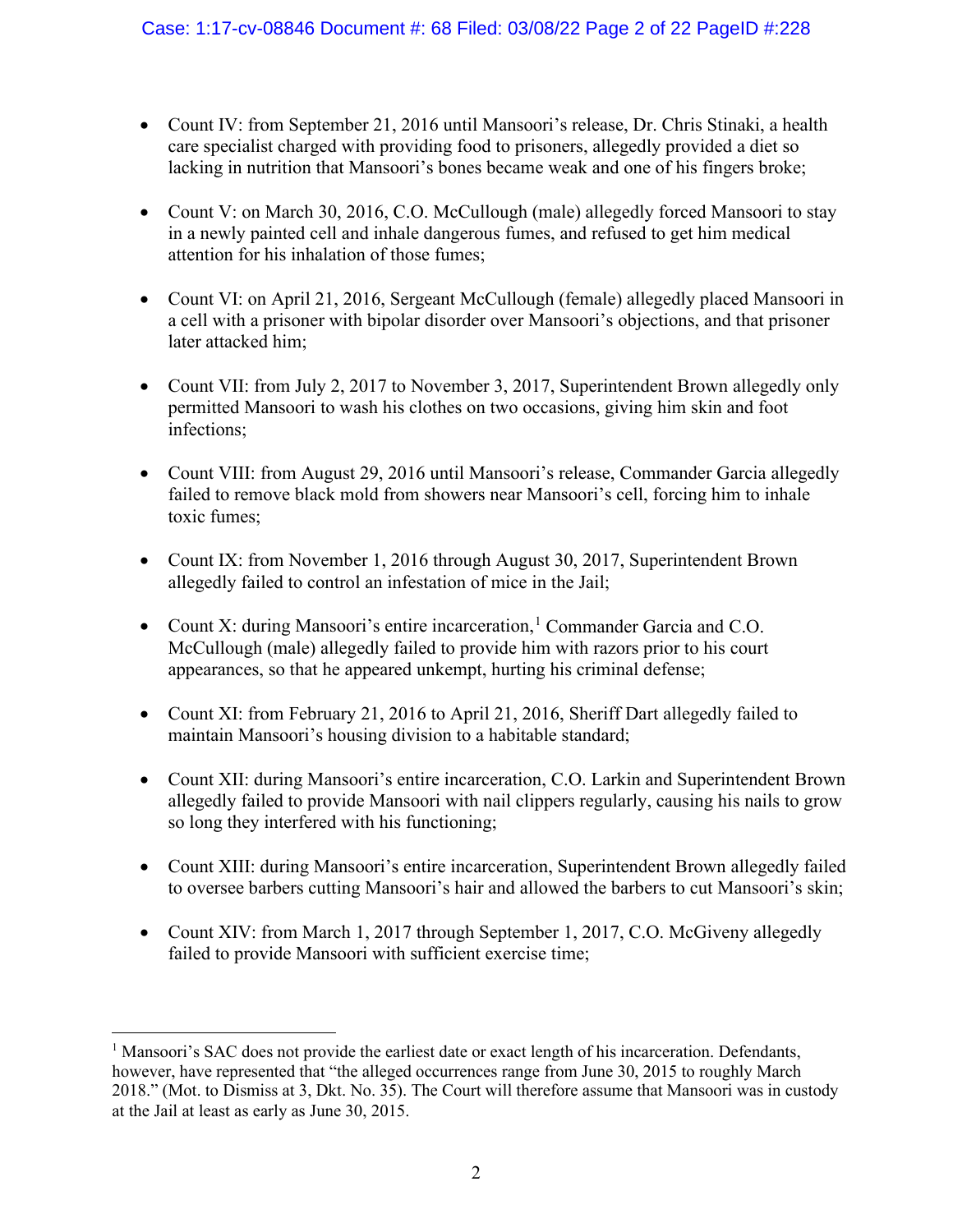- Count XV: during Mansoori's entire incarceration, Sheriff Dart allegedly gave him genetically modified soy, increasing his risk of Alzheimer's disease and cancer;
- Count XVI: during Mansoori's entire incarceration, Sheriff Dart allegedly provided him drinking water containing large black specks; and
- Count XVII: during Mansoori's entire incarceration, librarians Ms. Pickens and Ms. Vanco allegedly failed to provide him with reasonable access to the Jail library to do legal research.

(SAC, Dkt. No. 32.) Because Defendants have filed a motion to dismiss these claims for failure to state a claim, the Court accepts Mansoori's factual allegations as true and grants him the benefit of all reasonable inferences that may be drawn from those allegations. *Williamson v. Curran*, 714 F.3d 432, 435 (7th Cir. 2013).

## **DISCUSSION**

Defendants cite Federal Rule of Civil Procedure 12(b)(6) as the basis for their motion to dismiss. But because Defendants also seek to dismiss improperly joined parties and claims, the Court applies Federal Rule of Civil Procedure 21 as well. With a Rule 21 motion, if the Court finds that certain parties have been misjoined, it may, on just terms, add or drop parties or sever any claim against a party. Fed. R. Civ. P. 21. Generally, plaintiffs must file separate claims against separate parties in different suits. *George v. Smith*, 507 F.3d 605, 607 (7th Cir. 2007). However, Rule  $20(a)(2)$  permits joining multiple defendants in the same action when the plaintiff's claims arise out of the same series of transactions or occurrences and the action presents a question of law or fact common to all defendants. Fed. R. Civ. P. 20(a)(2). The Seventh Circuit has held that the proper remedy for misjoinder is "severance or dismissal without prejudice, not dismissal with prejudice." *UWM Student Ass'n v. Lovell*, 888 F.3d 854, 864 (7th Cir. 2018). Even dismissal without prejudice is an improper remedy if it would result in gratuitous injury to the plaintiff. *See Elmore v. Henderson*, 227 F.3d 1009, 1012 (7th Cir. 2000).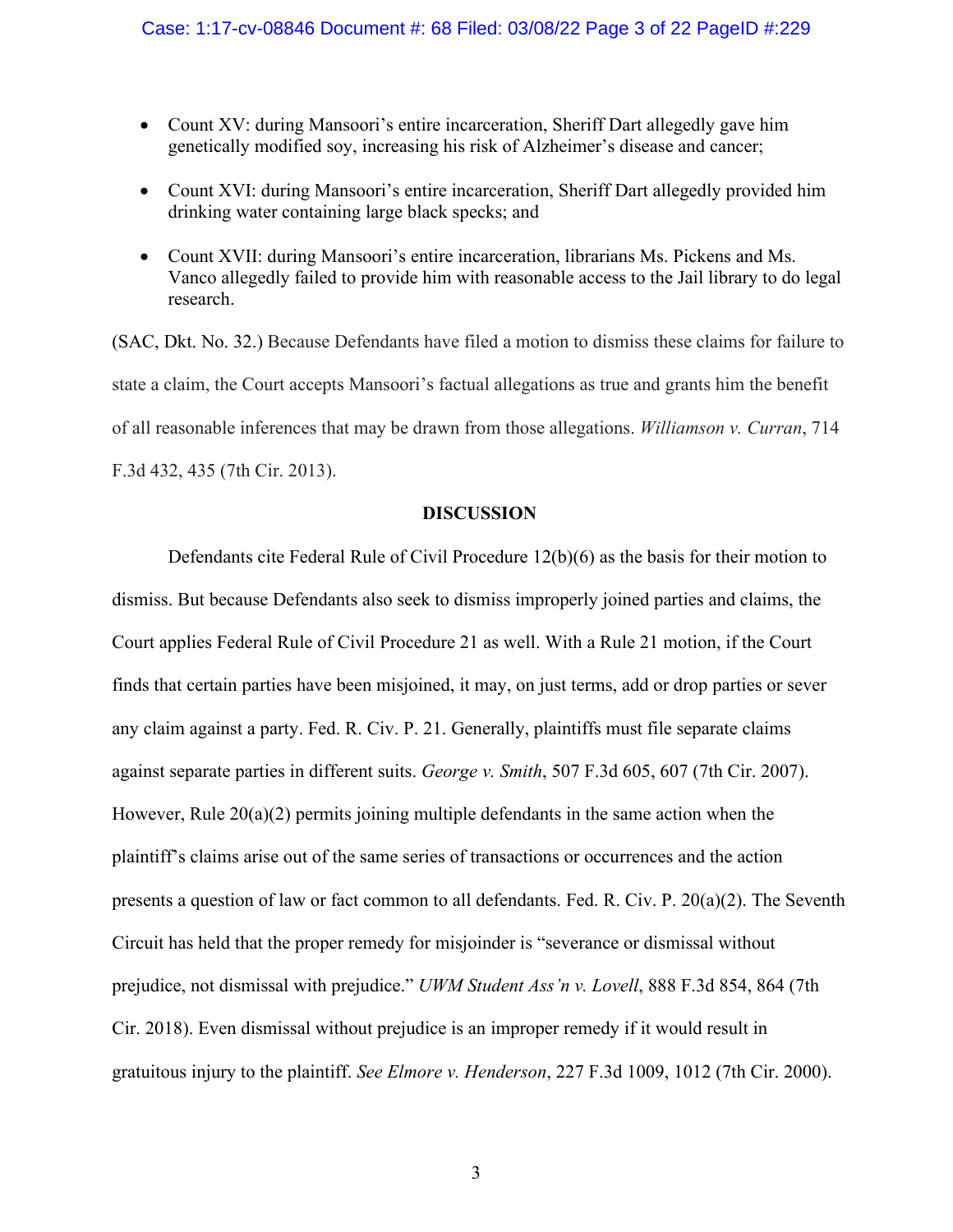## Case: 1:17-cv-08846 Document #: 68 Filed: 03/08/22 Page 4 of 22 PageID #:230

In dismissing Mansoori's initial *pro se* complaint the outset of this case, the Court cautioned him not to "bring all of his claims—many of which are unrelated and involve different defendants—in one suit." (*See* May 4, 2018 Order at 2, Dkt. No. 6.) His subsequent complaints, including the SAC, do nothing to remedy that problem. In fact, he appears to have brought the same seventeen violations from the original complaint in the SAC. His claims are asserted against multiple individuals, arise out of disparate aspects of his experience at the Jail, and span his entire years-long incarceration. Clearly, a number of the claims belong in separate suits.

Mansoori urges the Court to sever rather than dismiss any misjoined claims. He argues that the Court must avoid the gratuitous injury that would result to him if his case were dismissed, *see Elmore*, 227 F.3d at 1012, because several of his claims are now beyond the two-year statute of limitations period applicable to § 1983 claims in Illinois. *See Woods v. Ill. Dep't of Child. & Fam. Servs.*, 710 F.3d 762, 768–89 (7th Cir. 2007). It is disappointing that after being warned about the need to separate his claims into distinct suits and receiving multiple extensions of his time to file the present amended complaint, Mansoori has recycled the same allegations of his initial complaint. Nonetheless, the Court will first review each of Mansoori's seventeen counts and decide which state viable claims for relief and then turn to the issue of misjoinder. To the extent any of the surviving claims belong in separate suits, the Court will sever those claims.

## **I. Whether Mansoori's Allegations State Valid Claims**

To survive a motion under Rule 12(b)(6), "a complaint must contain sufficient factual matter, accepted as true, to 'state a claim to relief that is plausible on its face.'" *Ashcroft v. Iqbal*, 556 U.S. 662, 678 (2009) (quoting *Bell Atl. Corp. v. Twombly*, 550 U.S. 544, 570 (2007)). A complaint need not contain detailed factual allegations to survive a motion at this stage. *Twombly*, 550 U.S. at 555. Rather, "[a] claim has facial plausibility when the plaintiff pleads factual content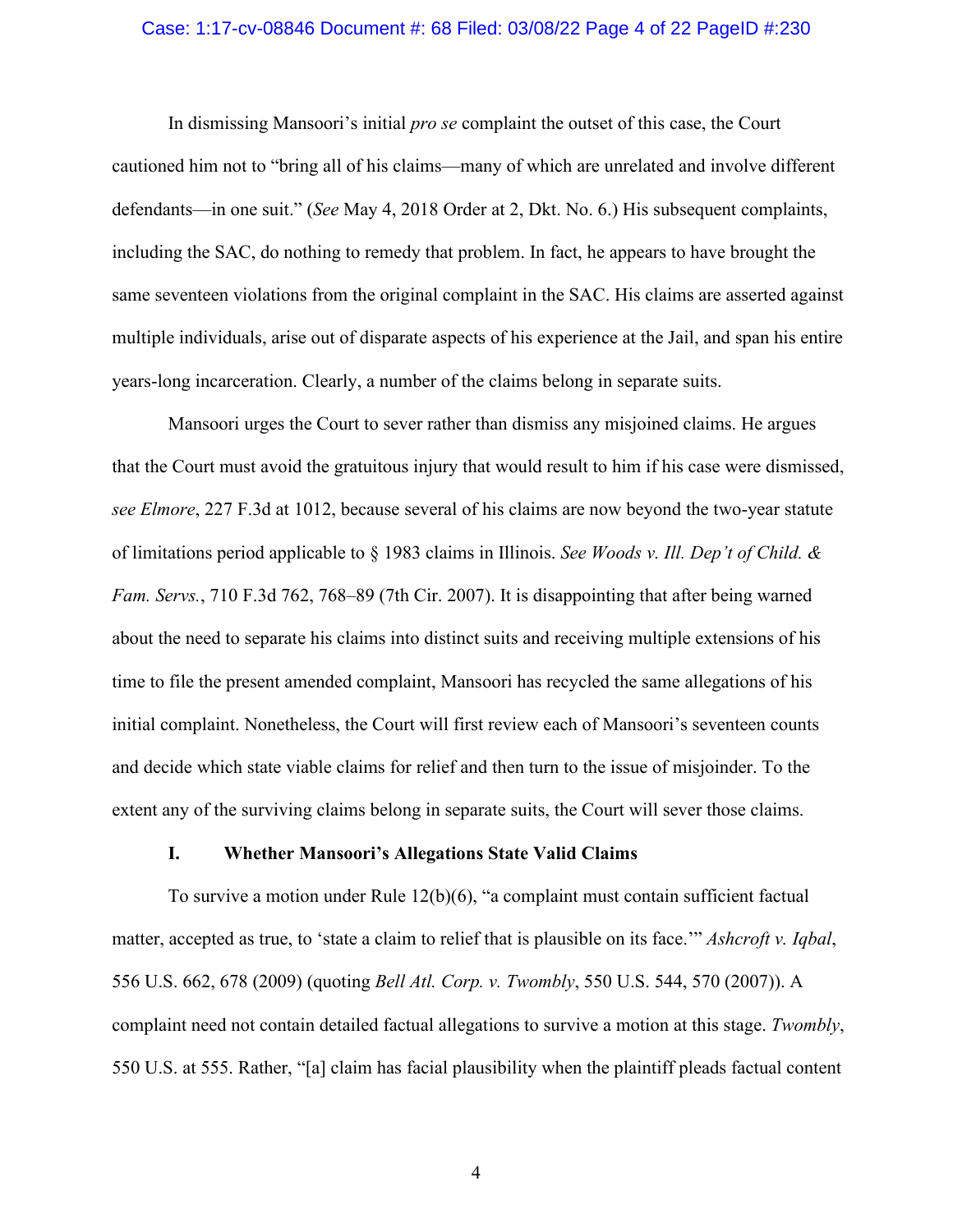## Case: 1:17-cv-08846 Document #: 68 Filed: 03/08/22 Page 5 of 22 PageID #:231

that allows the court to draw the reasonable inference that the defendant is liable for the misconduct alleged." *Adams v. City of Indianapolis*, 742 F.3d 720, 728 (7th Cir. 2014) (quoting *Igbal*, 556 U.S. at 678). "The complaint's factual allegations must be enough to raise a right to relief above the speculative level." *Cornielsen v. Infinium Cap. Mgmt., LLC*, 916 F.3d 589, 598 (7th Cir. 2019) (internal quotation marks and alterations omitted). "The statement of the claim must sufficiently give fair notice of what the claim is and the grounds upon which it rests to the defendants." *Bonnstetter v. City of Chicago*, 811 F.3d 969, 973 (7th Cir. 2016) (internal quotation marks and alterations omitted). "Threadbare recitals of the elements of a cause of action, supported by mere conclusory statements, do not suffice." *Iqbal*, 556 U.S. at 678.

Since Mansoori was held in the Jail as a pretrial detainee,<sup>[2](#page-4-0)</sup> he has brought his claims under the Due Process Clause of the Fourteenth Amendment rather than the Eighth Amendment. *See Kingsley v. Hendrickson*, 576 U.S. 389, 400–01 (2015) ("The language of the two Clauses differs, and the nature of the claims often differs."). Prisoners' "rights are rooted in the Eighth Amendment's prohibition on cruel and unusual punishment. Pretrial detainees are in a different position, because their detention is unrelated to punishment." *Hardeman v. Curran*, 933 F.3d 816, 821 (7th Cir. 2019). In considering prisoners' claims under the Eighth Amendment, courts must apply both a subjective and an objective standard. *Id.* at 822. The Eighth Amendment requires a court to ask "whether the defendant was deliberately indifferent to adverse conditions that deny

<span id="page-4-0"></span><sup>&</sup>lt;sup>2</sup> The SAC does not specifically allege that Mansoori was a pretrial detainee during the events giving rise to this case. It is possible that for at least some of the relevant events, Mansoori was serving a short criminal sentence. However, the Court must draw all reasonable inference in Mansoori's favor at this stage, and pretrial detainees are entitled to greater protections than convicted prisoners. *Kingsley v. Hendrickson*, 576 U.S. 389 (2015). Because Mansoori has alleged that he was an inmate of the Jail (rather than a state prison) and he has brought claims pursuant to the Fourteenth, rather than Eighth, Amendment it is reasonable for the Court to infer that he was a pretrial detainee. *See Johnson v. Watson*, No. 17-cv-061-JPG, 2017 WL 2493132, at \*2 (S.D. Ill. June 8, 2017) (assuming that the plaintiff was a pretrial detainee where he had brought claims against St. Clair County Jail officials under the Sixth, Eighth, and Fourteenth Amendments).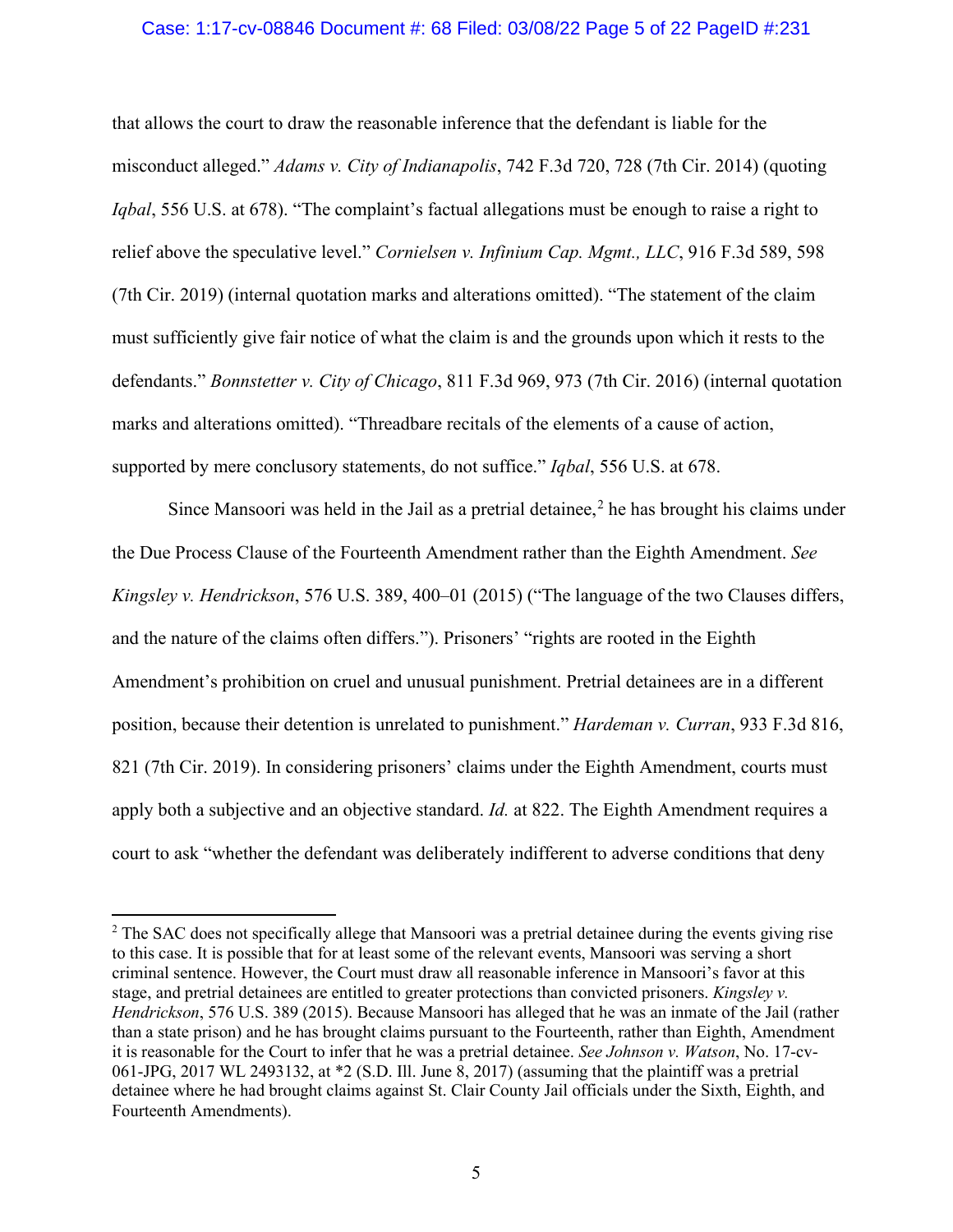#### Case: 1:17-cv-08846 Document #: 68 Filed: 03/08/22 Page 6 of 22 PageID #:232

the minimal civilized measure of life's necessities." *Id.* (internal quotation marks omitted). By contrast, pretrial detainees' claims "are subject only to the objective unreasonableness inquiry." *Id.* (internal quotation marks omitted). Pretrial detainees therefore may prevail more easily than prisoners, by showing that the defendants' "actions are not rationally related to a legitimate nonpunitive governmental purpose or that the actions appear excessive in relation to that purpose." *Kingsley*, 576 U.S. at 398 (internal quotation marks omitted). Still, "[a] showing of negligence or even gross negligence will not suffice." *McCann v. Ogle County*, 909 F.3d 881, 886 (7th Cir. 2018). A pretrial detainee must show "something akin to reckless disregard." *Miranda v. County of Lake*, 900 F.3d 335, 353–54 (7th Cir. 2018) (internal quotation marks omitted)*.* The Seventh Circuit has held that "*Kingsley*'s objective inquiry applies to all Fourteenth Amendment conditions-of-confinement claims brought by pretrial detainees." *Hardeman*, 933 F.3d at 823. Thus, the Court's task at the Rule 12(b)(6) stage is to decide whether, "taking as true the conditions described in the complaint, with the plausible inferences we may draw from them, we find conditions of confinement that were objectively unreasonable and excessive in relation to any legitimate non-punitive purpose." *Id.* at 824 (internal quotation marks omitted).

As an initial matter, Defendants argue that all Mansoori's claims fail because he does not allege specific injuries. But while a prisoner's allegation that he was injured is certainly relevant, he need not allege that he suffered a specific physical injury to state a valid civil rights claim. *See Calhoun v. DeTella*, 319 F.3d 936, 939 (7th Cir. 2003) (reversing district court's dismissal when the plaintiff alleged that he was subjected to a needless strip search in front of female prison guards, finding the plaintiff's allegations that "prison guards purposefully demeaned and sexually harassed him" sufficient to state a claim). At this stage, Mansoori only must allege that Defendants violated one of his federally protected rights.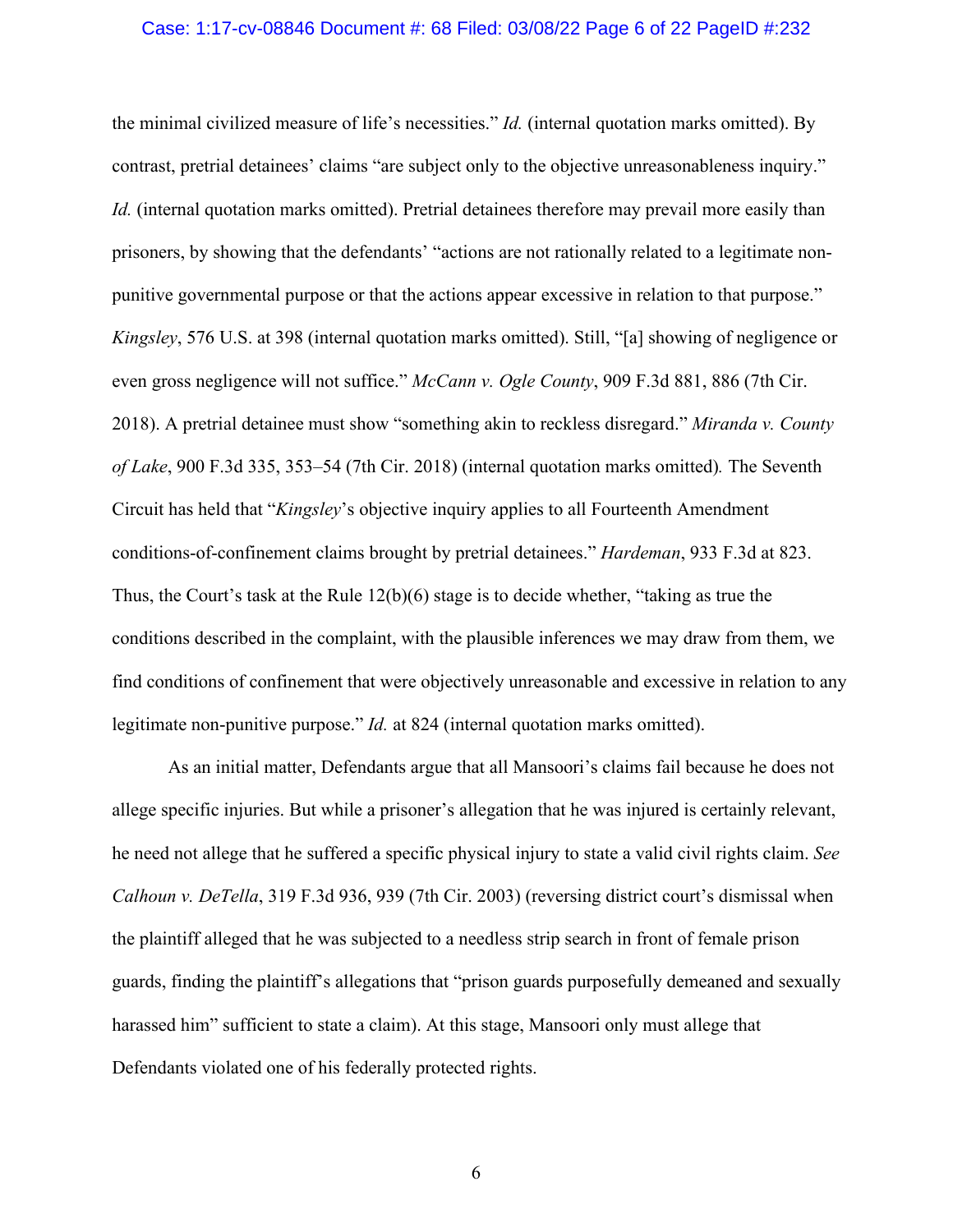## **A. Isolation and Degrading Treatment (Count I)**

In Count I, Mansoori alleges that on February 21, 2016, in the course of disciplining Mansoori, C.O. Patel confined him "in 'segregation' or 'isolation' without justification[,] causing him injury" and allowed Mansoori "to be subjected to inhuman and degrading treatment by other inmates." (SAC at 3.)

Count I does not contain sufficient factual allegations to state a valid claim against Patel. First, while harsh conditions of segregation may rise to the level of a constitutional violation, *see Sanville v. McCaughtry*, 266 F.3d 724, 733–34 (7th Cir. 2001), a short, unwarranted stay in segregation, without more, is not unconstitutional. *Bogan v. Wexford Health Sources*, No. 15 C 7631, 2017 WL 782996, at \*3 (N.D. Ill. Mar. 1, 2017). Mansoori alleges conclusorily that he was subjected to "inhuman and degrading treatment" in segregation (*see* SAC at 3), but he has not pleaded any specific facts that would allow the Court to draw the reasonable inference that his treatment was actually inhuman and degrading. *See Bogan*, 2017 WL 782996, at \*3 (dismissing Eighth Amendment claim where the plaintiff had "allege[d] no facts to suggest his stay in segregation deprived him of basic human needs"). For example, Mansoori does not allege how long he was confined in segregation, in what way his treatment by other innates was inhuman and degrading, or the nature of the injury he allegedly suffered. Mansoori has also failed to include any facts suggesting that Patel knew about other inmates' treatment of Mansoori (whatever that was) or could have prevented it, such that the Court can reasonably infer that Patel acted with "reckless disregard." *Miranda*, 900 F.3d at 353; *see also Peterson v. Wexford Health Sources, Inc.*, 986 F.3d 746, 753 (7th Cir. 2021) (dismissing the plaintiff's "conclusory" claim that defendants "knew [the plaintiff] would suffer personal injuries" as a result of their conduct). As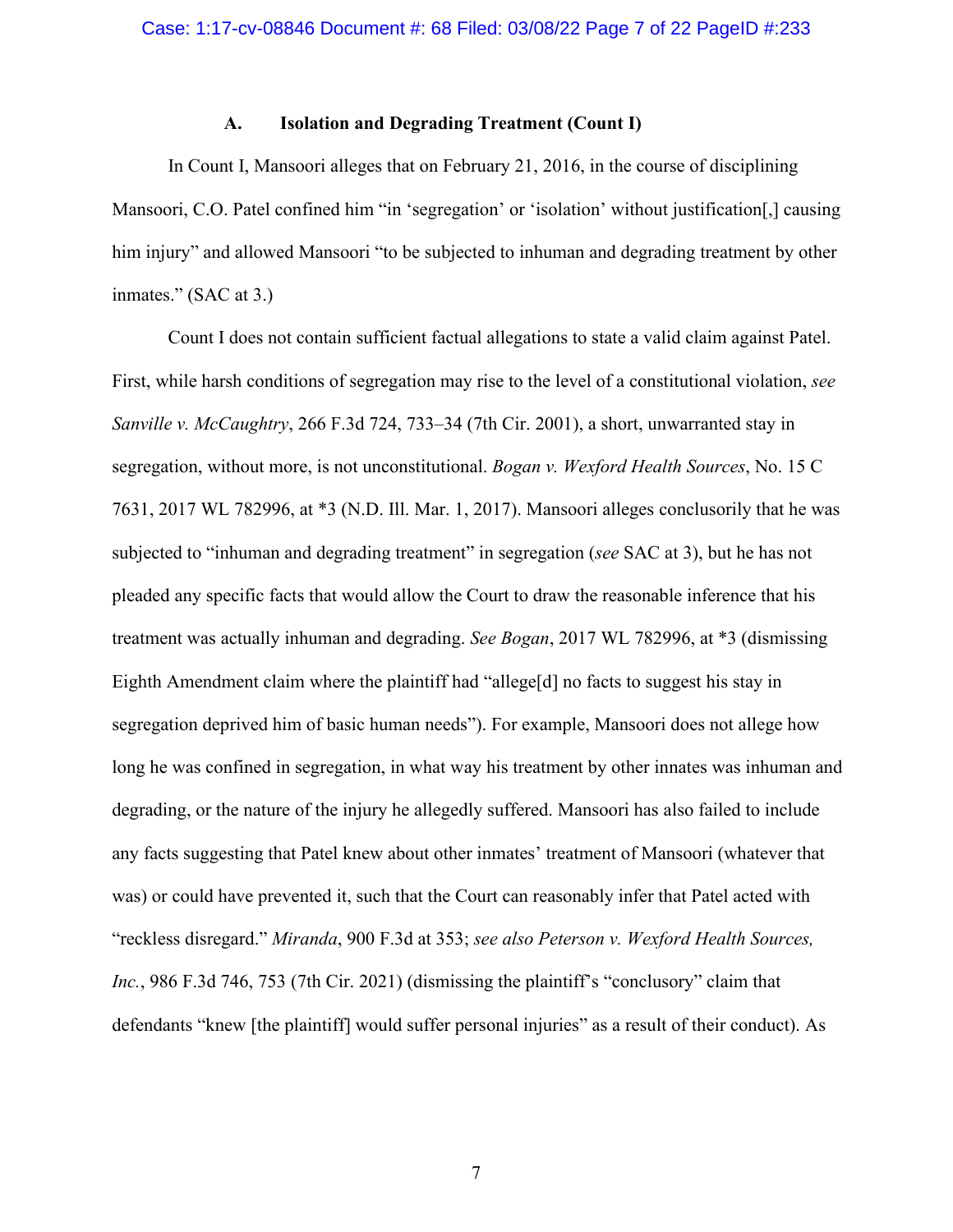### Case: 1:17-cv-08846 Document #: 68 Filed: 03/08/22 Page 8 of 22 PageID #:234

currently pleaded, Count I does not contain enough facts to give Patel fair notice of the claims against him. *See Bonnstetter*, 811 F.3d at 973. Count I of the SAC is therefore dismissed.

#### **B. Contact Lenses (Count II)**

Count II alleges that on December 24, 2016, C.O. Larkin destroyed all of Mansoori's belongings, "including his contact lenses, causing [him] to lose clear eye sight for a number of months and causing injury to his person." (SAC at 4.)

Depriving prisoners of their prescription eyeglasses or contact lenses can amount to a constitutional violation, depending on how bad their vision is without correction. *See Koehl v. Dalsheim*, 85 F.3d 86, 88 (2d Cir. 1996) (reversing dismissal of the plaintiff's Eighth Amendment claim where he alleged that prison officials confiscated his eyeglasses, without which he suffered from double vision and lost his depth perception). But the need for glasses "is not per se a serious medical need." *McIntosh v. Malueg*, No. 09-C-1106, 2011 WL 3684777, at \*6 (E.D. Wis. Aug. 23, 2011). In evaluating these sorts of prisoner claims, courts consider the severity of the plaintiff's vision problems, the length of the deprivation, and its impact on the plaintiff's daily activities. *Compare Dobbey v. Randle*, No. 11-CV-0146, 2013 WL 4821027, at \*4–5 (N.D. Ill. Sept. 10, 2013) (finding that the lack of eyeglasses did not constitute an objectively serious medical condition where the plaintiff showed no severe impairment in his "ability to read, write, or see objects when walking"); *Lavin v. Hulick*, No. 09-cv-477-MJR, 2010 WL 2137250, \*6 (S.D. Ill. May 27, 2010) (dismissing the plaintiff's deliberate indifference claim where he had alleged that he went without glasses for three weeks, but not "that he suffered any physical harm . . . ; he was simply inconvenienced in that he was unable to read"), *with Gevas v. Shearing*, No. 14-CV-134-NJR-DGW, 2016 WL 1221937, at \*5–6 (S.D. Ill. Mar. 29, 2016) (denying the defendant's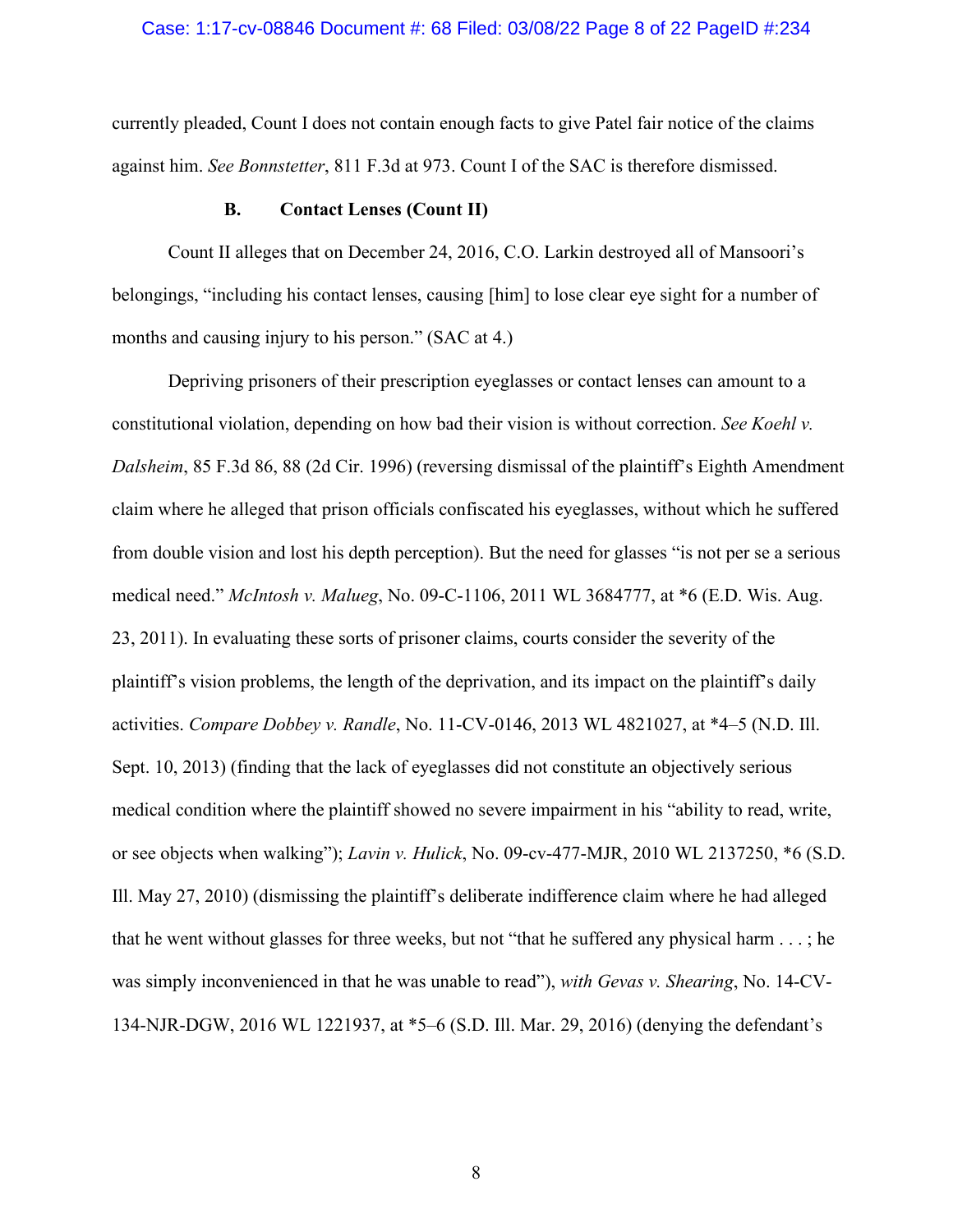### Case: 1:17-cv-08846 Document #: 68 Filed: 03/08/22 Page 9 of 22 PageID #:235

summary judgment motion where the plaintiff went two weeks without his contact lenses and testified that without them, he could not see or read and was left to sit in his cell doing nothing).

The Court concludes that Count II successfully states a claim against Larkin. The SAC does not indicate how bad Mansoori's eyesight is, which is relevant. But the allegations that he had contact lenses and that without them, he lost clear eyesight allow the Court to draw the reasonable inference that Mansoori had prescription lenses to correct an objectively serious vision problem. In addition, Mansoori alleges that he went without his lenses for several months. Other courts have found that two weeks without lenses may constitute a constitutional violation. *See Gevas*, 2016 WL 1221937, at \*5–6. Defendants' motion to dismiss is denied with respect to Count II.

## **C. Dental Care (Count III)**

Count III of the SAC alleges that from June 2017 until Mansoori's release in February or March 2018, the Jail's dentist, Dr. Montgomery, "failed to provide proper dental care, including teeth cleaning and dental floss, causing [Mansoori]'s teeth to decay" and causing him pain. (SAC at 4.) The Seventh Circuit has recognized that "dental care is one of the most important medical needs of inmates." *Board v. Farnham*, 394 F.3d 469, 480 (7th Cir. 2005) (internal quotation marks omitted). Thus, "dental pain accompanied by various degrees of attenuated medical harm may constitute an objectively serious medical need." *Id.* (collecting cases). By contrast, merely "being denied preventative dental care," without further allegations of "any pain, injury or ongoing serious dental problem," is not sufficient to state a claim for relief. *Rial v. McGinnis*, 756 F. Supp. 1070, 1073 (N.D. Ill. 1991).

In this case, Mansoori claims that Montgomery's denial of proper cleaning and dental floss resulted in his teeth decaying and caused him continuing pain. Because Mansoori points to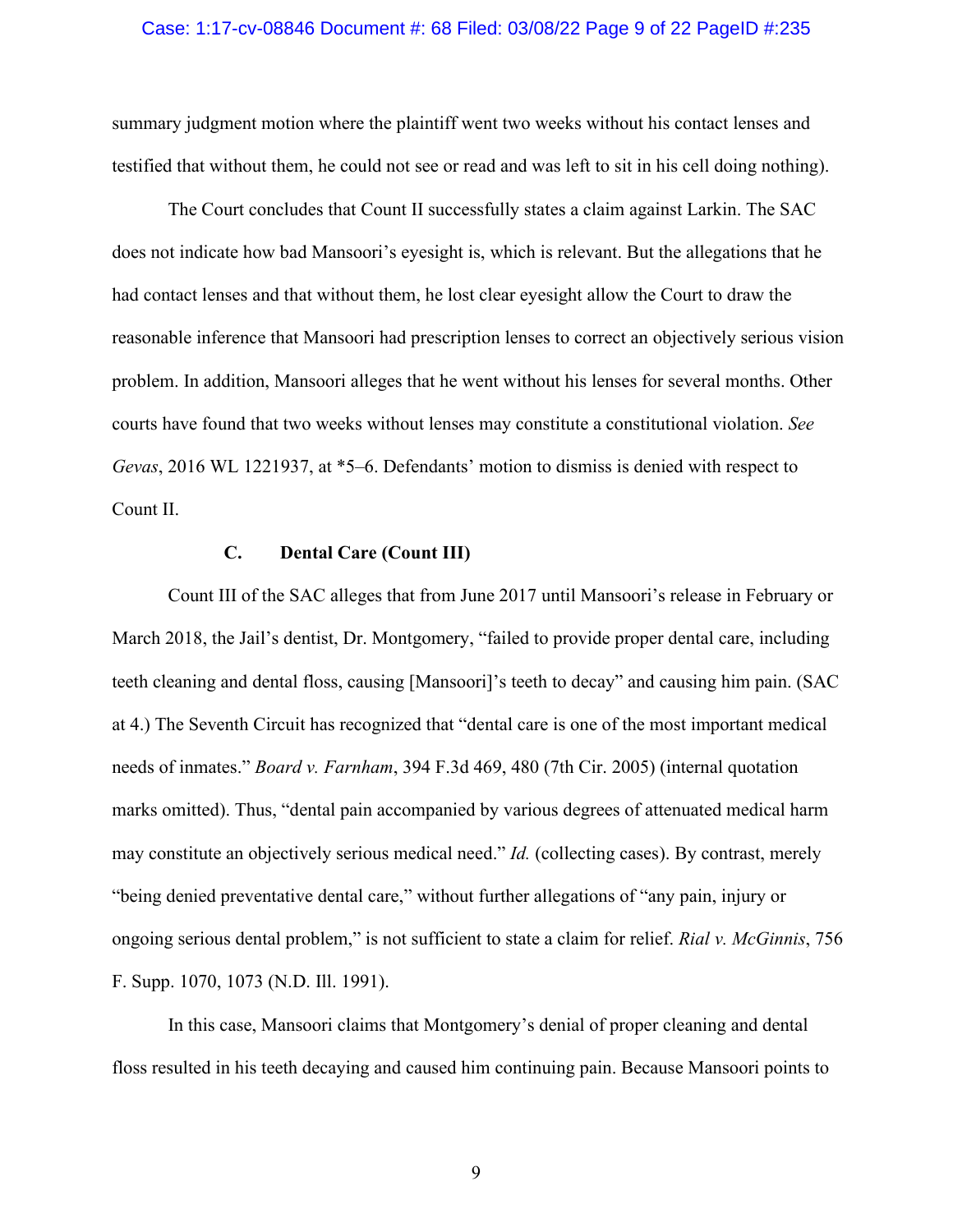## Case: 1:17-cv-08846 Document #: 68 Filed: 03/08/22 Page 10 of 22 PageID #:236

actual harm that he suffered as a result of Montgomery's inadequate dental care, he has successfully stated a claim. Accordingly, the motion to dismiss is denied with respect to Count III.

## **D. Jail Diet (Count IV)**

Count IV of the SAC alleges that from September 2016 until Mansoori's release, Dr. Chris Stinaki, a health specialist at the Jail, provided inmates "a totally inadequate diet, lacking in nutrition." (SAC at 5.) Mansoori claims that his diet was so inadequate that his bones became weak and one of his fingers broke. (*Id.*) In the Seventh Circuit, a prisoner's allegation that he was served a "nutritionally deficient diet" or that his food was "well below nutritional value" is sufficient to state a claim under the Due Process Clause or the Eighth Amendment. *Smith v. Dart*, 803 F.3d 304, 312 (7th Cir. 2015) (internal quotation marks omitted). Mansoori's claim against Dr. Stinaki meets that standard. Accordingly, Count IV survives Defendants' motion to dismiss.

## **E. Paint Fumes (Count V)**

Count V alleges that on March 30, 2016, C.O. McCullough "forced [Mansoori] to stay in his newly painted cell, causing him to breathe toxic fumes for twenty-four hours," and then refused to get Mansoori proper medical attention. (SAC at 5–6.) Again, the Court's task at this stage is to determine whether the alleged conditions are "objectively unreasonable and excessive in relation to any legitimate non-punitive purpose." *Hardeman*, 933 F.3d at 824. Conditions are objectively unreasonable when they are "sufficiently serious that [they] result[] in the denial of the minimal civilized measure of life's necessities." *Gray v. Hardy*, 826 F.3d 1000, 1005 (7th Cir. 2016) (internal quotation marks omitted). Generally, allegations of long-term exposure to unhealthy, unsanitary living conditions are sufficient to state § 1983 claims. *See Antonelli v. Sheahan*, 81 F.3d 1422, 1431 (7th Cir. 1996) (reversing district court's dismissal of the plaintiff's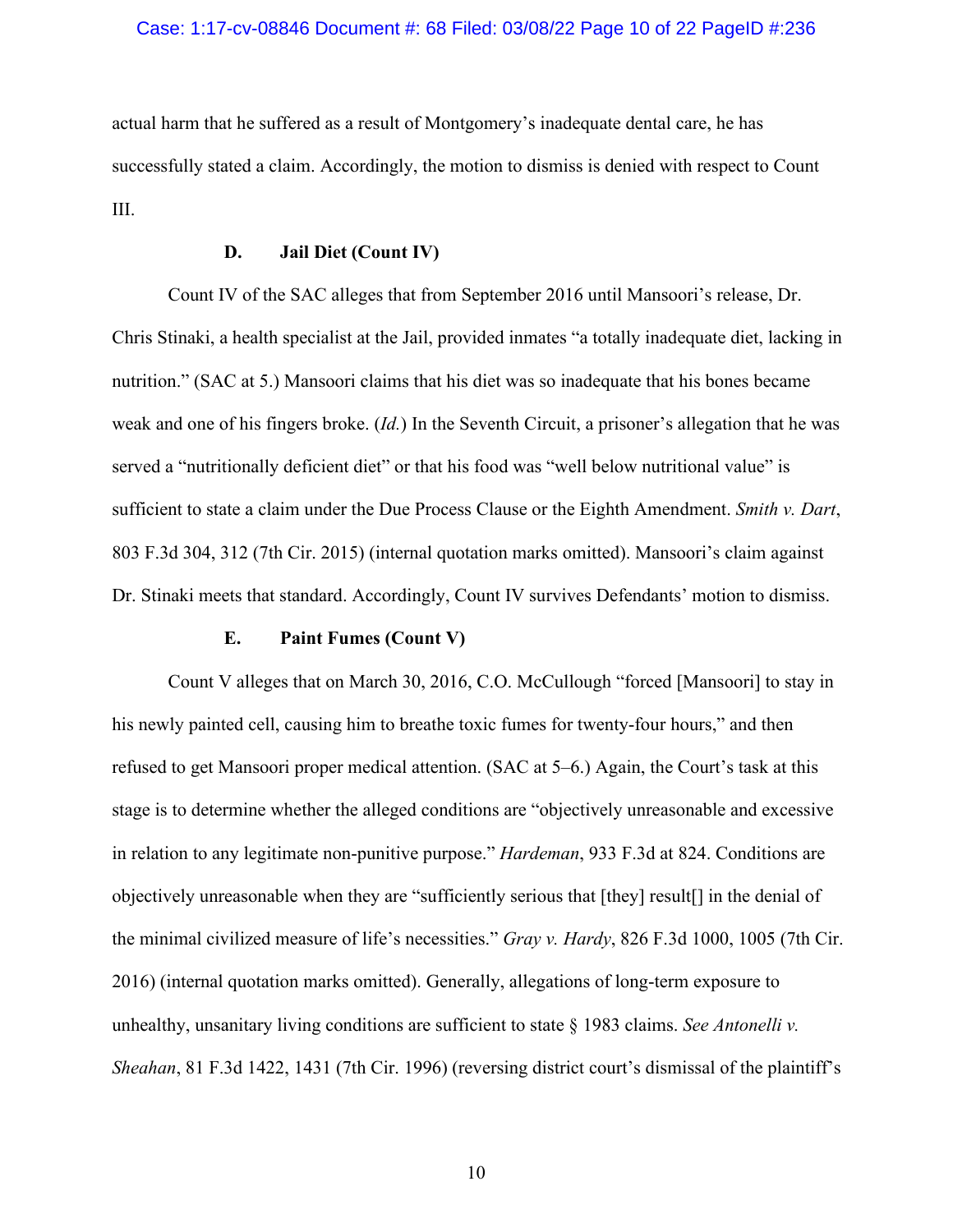### Case: 1:17-cv-08846 Document #: 68 Filed: 03/08/22 Page 11 of 22 PageID #:237

claim that prison officials failed to stop a sixteen-month infestation of cockroaches). It is not necessary for a plaintiff to allege that he sustained an injury as a result of unsanitary conditions of confinement. *See Gray*, 826 F.3d at 1006 ("Excessive cold, for example, can also amount to an Eighth Amendment violation, even if the prisoner has not yet come down with the flu."). But allegations of serious injury or resultant health problems are relevant. *See id.* at 1006–07 (summary judgment in the defendant's favor reversed where the plaintiff presented evidence that excessive exposure to dust, dander, and animal feces over several months made his asthma worse and led to skin breakouts).

The Court concludes that Count V fails to state a claim against McCullough. Mansoori alleges that he was only forced to stay in a newly painted cell for a period of twenty-four hours. (SAC at 5–6.) Generally, only prolonged conditions amount to a constitutional violation. *See Antonelli*, 81 F.3d at 1431. Given the short-term nature of his alleged exposure to paint fumes, specific and serious allegations regarding how the fumes impacted Mansoori's health would be necessary to state a claim. But Mansoori's allegation that the fumes caused him injury is conclusory and does not provide sufficient facts for the Court to discern whether the exposure was objectively unreasonable. Count V is therefore dismissed.

## **F. Cellmate with Bipolar Disorder (Count VI)**

Count VI alleges that on April 21, 2016, Sergeant McCullough (who appears to be a different person than C.O. McCullough) placed Mansoori in a cell with a prisoner suffering from bipolar disorder; when Mansoori requested to be placed in a different cell, she refused to move him. (SAC at 6.) Mansoori alleges that his cellmate attacked him and caused him injuries as a result of Sergeant McCullough's actions. (*Id.*)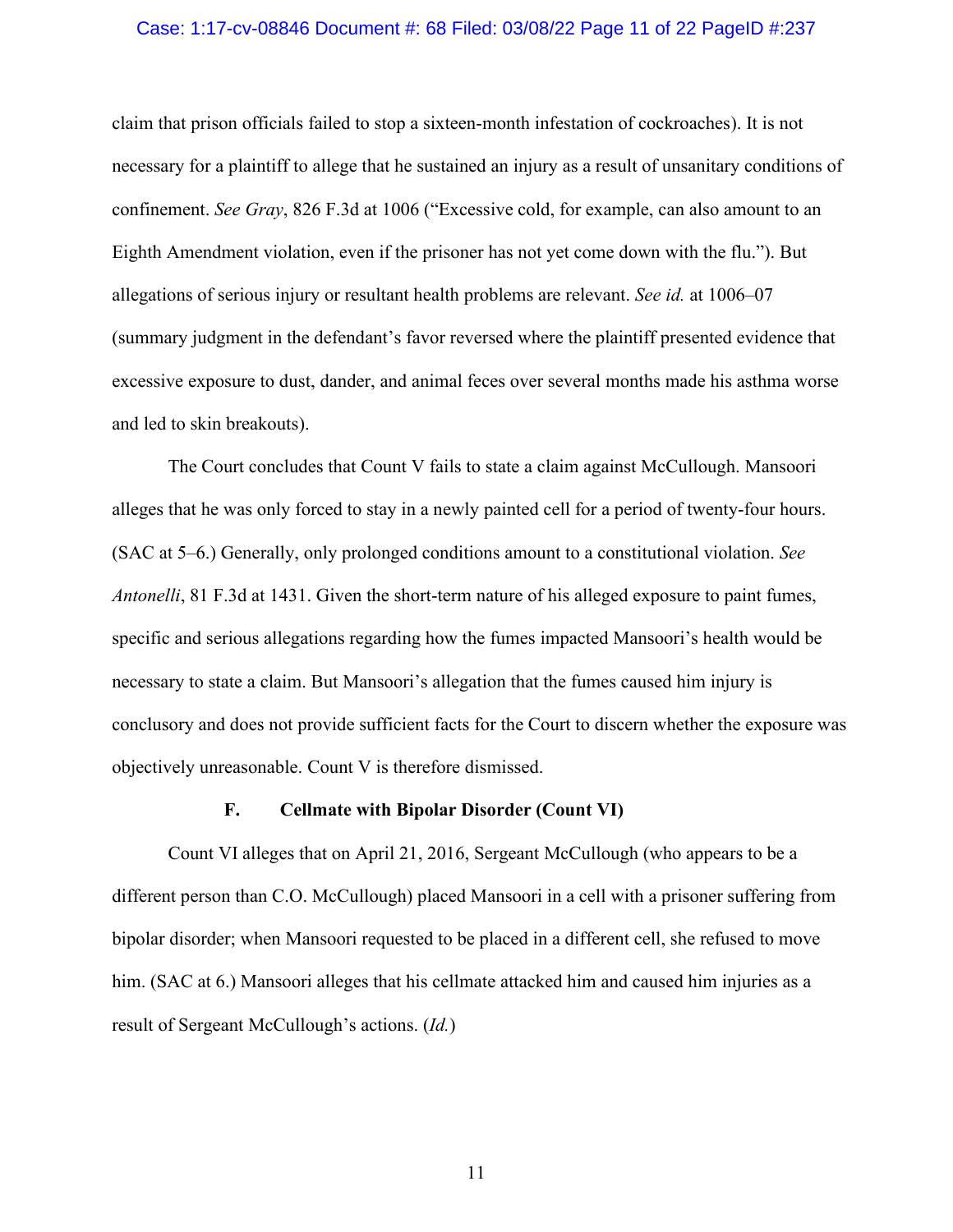#### Case: 1:17-cv-08846 Document #: 68 Filed: 03/08/22 Page 12 of 22 PageID #:238

"Jail officials have a duty to protect inmates from violent assaults by other inmates." *See Rice ex rel. Rice v. Corr. Med. Servs.*, 675 F.3d 650, 669 (7th Cir. 2012) (citing *Farmer v. Brennan*, 511 U.S. 825, 833 (1994)). In *Miranda*, the Seventh Circuit indicated that a pretrial detainee seeking to state a claim for failure to protect would need to plausibly allege that the defendant acted with reckless disregard to a known substantial risk. 900 F.3d at 353; *see Tidwell v. Hicks*, 791 F.3d 704, 708 (7th Cir. 2015). For instance, in *Kyles v. Beaugard*, the district court found that a prisoner plausibly alleged failure-to-protect claims against prison officials where the prisoner alleged that officials housed him with an inmate who was a known member of a gang that was "out to injure or kill" him and that the inmate had a history of violence. No. 15 C 8895, 2017 WL 2559038, at \*4 (N.D. Ill. June 13, 2017) (internal quotation marks omitted).

Here, however, Mansoori has not pleaded sufficient facts to plausibly suggest that Sergeant McCullough recklessly failed to protect him from a known risk. Even if the Court were to assume that Sergeant McCullough knew Mansoori's cellmate had bipolar disorder (a fact not actually alleged), that would not be enough to support a plausible inference that Sergeant McCullough should have known Mansoori's cellmate was dangerous. Otherwise, Jail officials would commit a constitutional violation whenever they assigned inmates bipolar cellmates. Mansoori's allegation that he asked McCullough to move him to a different cell also fails to establish McCullough's reckless disregard to his safety. If Mansoori had alleged that he told McCullough his cellmate threatened him or was violent, the outcome might be different. But as currently pleaded, Count VI fails to state a claim against Sergeant McCullough and is dismissed.

#### **G. Laundry (Count VII)**

Count VII alleges that between July 2, 2017 and November 3, 2017, Superintendent Brown, who was tasked with daily custody and control over inmates, "permitted [Mansoori] to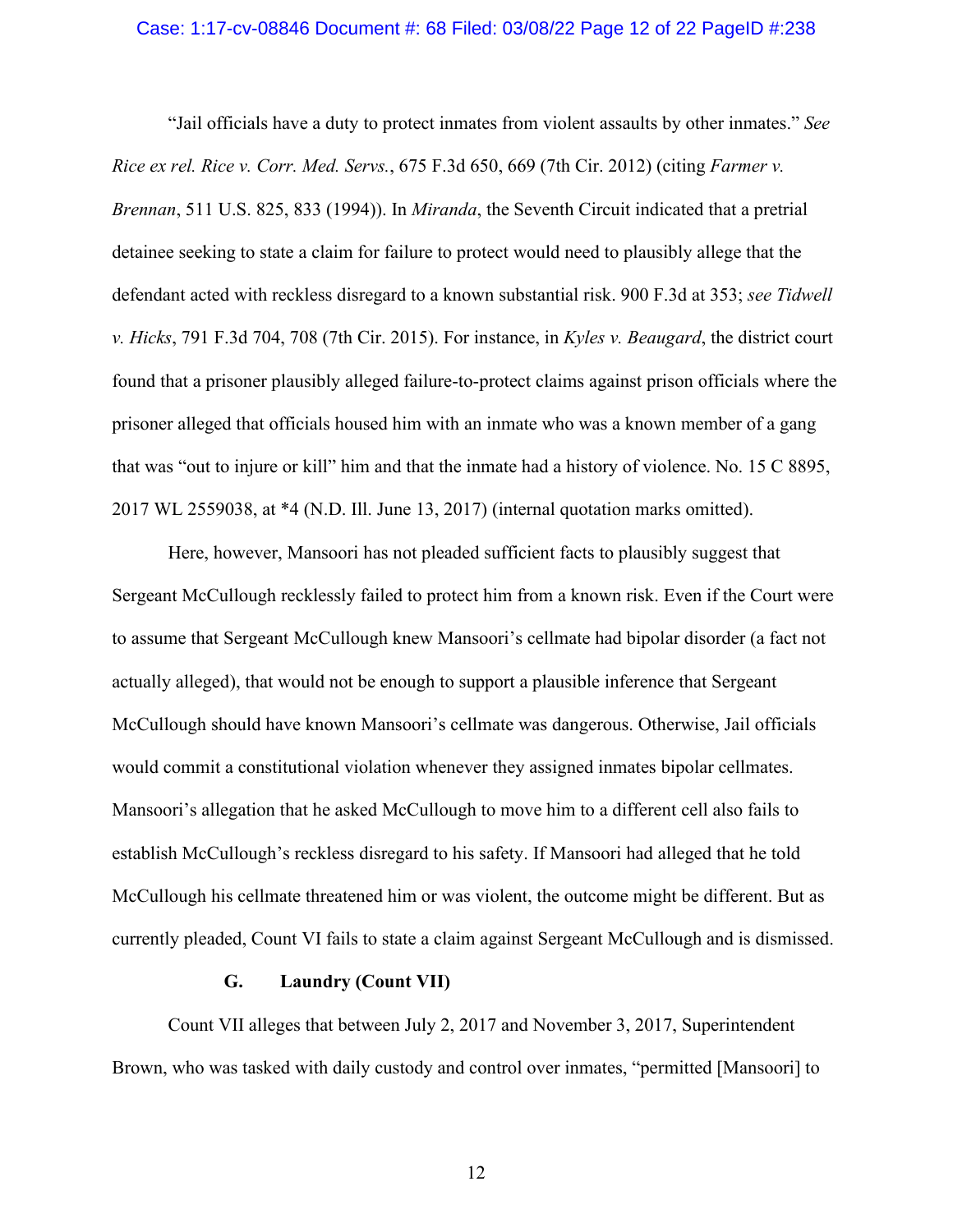### Case: 1:17-cv-08846 Document #: 68 Filed: 03/08/22 Page 13 of 22 PageID #:239

wash his clothes on only two occasions and refused to permit [him] to wash his clothes more frequently." (SAC at 7.) Mansoori also alleges that because Brown denied him access to clean laundry, he "develop[ed] skin and foot infections." (*Id.*)

The Constitution requires prison officials to "provide inmates with a minima of shelter, sanitation and utilities—basic necessities of civilized life." *Johnson v. Pelker*, 891 F.2d 136, 139 (7th Cir. 1989). Prisoners are entitled to laundry access over long periods of time. *See Howard v. Adkison*, 887 F.2d 134, 137 (8th Cir. 1989) (affirming district court's entry of judgment in favor of a prisoner who established that he "was denied laundry service during his first five months" in a particular housing unit). But the Constitution does not mandate frequent access to laundry services. *See Martin v. Lane*, 766 F. Supp. 641, 648 (N.D. Ill. 1991) (granting defendants' summary judgment motion as to a laundry access claim because the deprivation lasted, at most, eighteen days).

In this case, Mansoori has alleged that Brown allowed him to wash his clothes twice over a four-month period (from July to November). Based on that allegation, the Court may draw the reasonable inference that Mansoori went several months without clean laundry, which is sufficient to state a claim. Moreover, Mansoori has alleged that this deprivation led him to develop skin and foot infections. The allegation of a specific health consequence suggests that this condition of confinement may plausibly rise to the level of a unconstitutional violation. *See Gray*, 826 F.3d at 1006–07. Defendants' motion to dismiss is thus denied with respect to Count VII.

## **H. Black Mold (Count VIII)**

Count VIII alleges that Commander Garcia, who was responsible for prisoners' daily care, "failed to remove black mold from the showers, located next to [Mansoori]'s cell" from August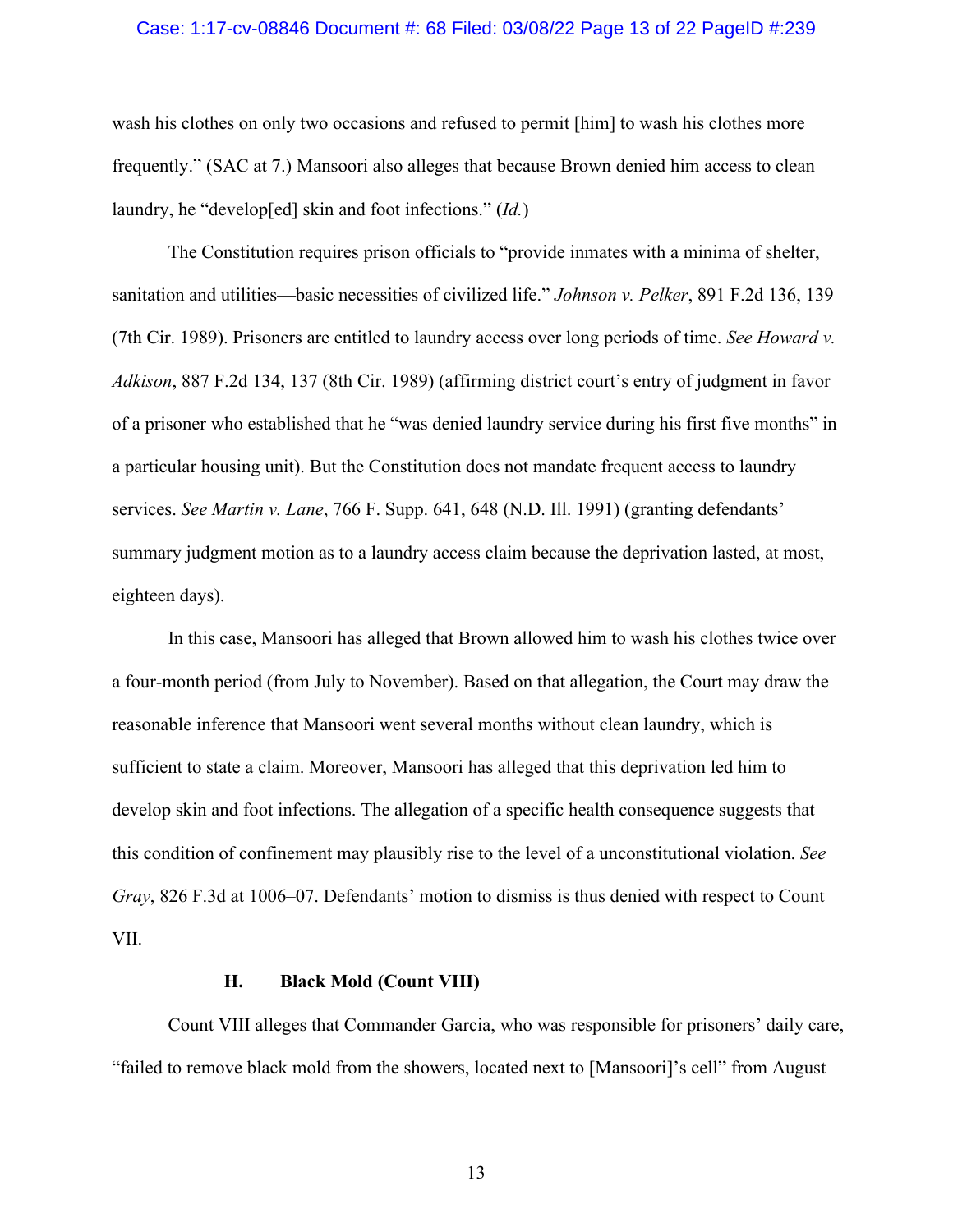### Case: 1:17-cv-08846 Document #: 68 Filed: 03/08/22 Page 14 of 22 PageID #:240

29, 2016 until February or March 2018. (SAC at 7.) Mansoori claims that over that period of more than a year-and-a-half, he breathed in fumes from the mold, causing him injury. (*Id.*)

Prisoner allegations of long-term exposure to unhealthy, unsanitary living conditions, are generally sufficient to state claims. *See Antonelli*, 81 F.3d at 1431. Indeed, the Seventh Circuit has found viable claims where unhealthy ventilation, including black mold in the duct system, allegedly gave inmates breathing problems. *Board*, 394 F.3d at 485–87; *see also Morton v. Dart*, No. 16-cv-5057, 2017 WL 4785925, at \*1–3 (N.D. Ill. Oct. 23, 2017) (denying the motion to dismiss a prisoner's § 1983 claims when the complaint included an allegation that officials ignored mold growing in jail cells and showers); *but see McNeil v. Lane*, 16 F.3d 123, 125 (7th Cir. 1993) (affirming dismissal of the plaintiff's claim based on living in a cell near asbestoscovered pipes for ten months because he did not plead "facts sufficient to establish that he was exposed to unreasonably high levels of asbestos"). Mansoori has alleged that Garcia, who was responsible for prisoners' care on a daily basis, failed to remove black mold growing near Mansoori's cell for more than a year-and-a-half. The Court finds that Count VIII sufficiently alleges that Garcia acted in reckless disregard to a long-term, unsanitary living condition, and thus, states a valid claim. Defendants' motion to dismiss is denied with respect to Count VIII.

## **I. Mice Infestation (Count IX)**

Count IX alleges that from November 1, 2016 through August 30, 2017, Superintendent Brown, tasked with the daily care of prisoners, "failed to control the infestation of mice, resulting in an unhealthy living environment and causing [Mansoori] injury." (SAC at 8.)

"Depending on how extensive the infestation of a prisoner's cell is, what the infesting pests are, what odors or bites or risk of disease they create, . . . and how long the infestation continues," an infestation may rise to the level of a constitutional violation. *Thomas v. Illinois*,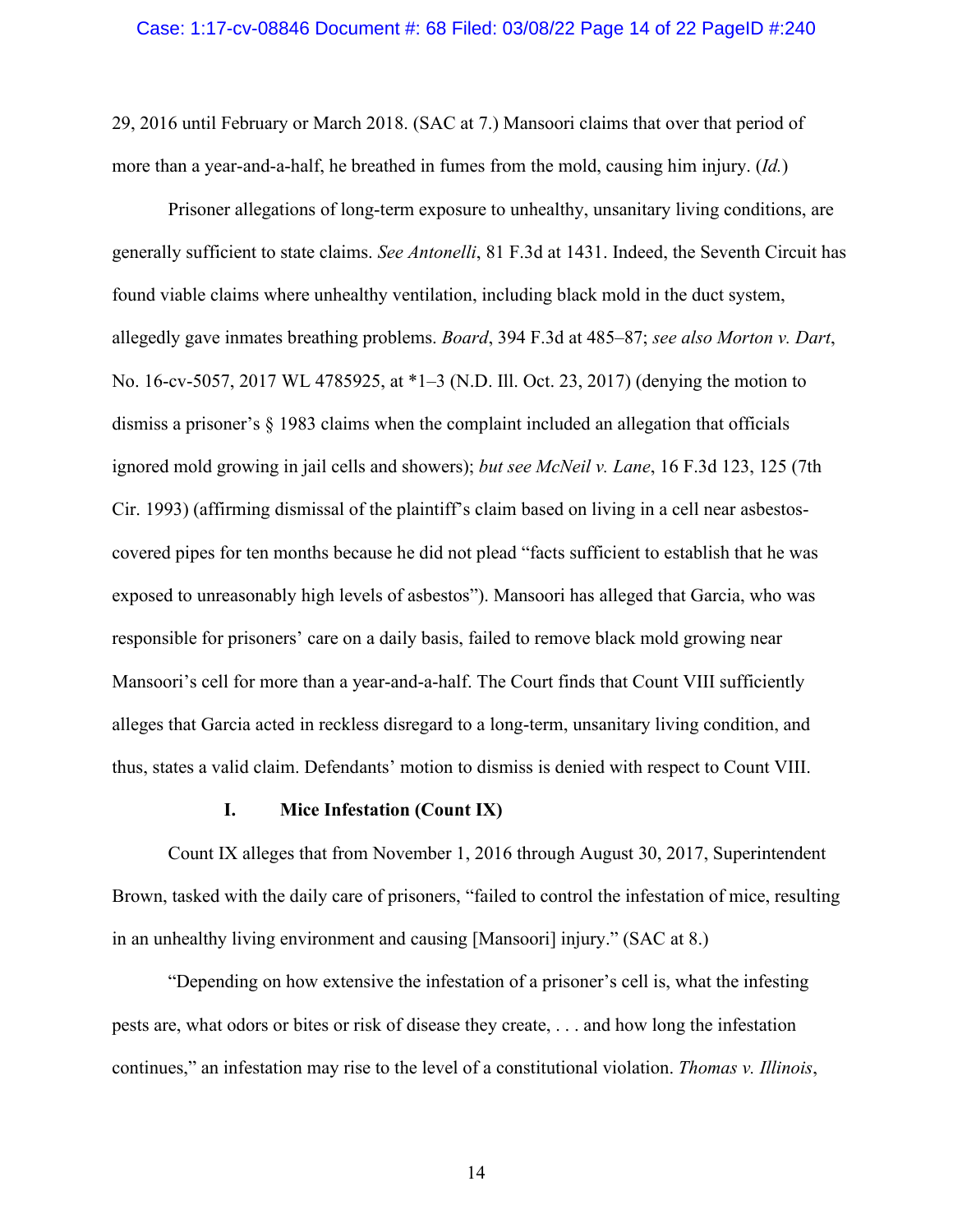## Case: 1:17-cv-08846 Document #: 68 Filed: 03/08/22 Page 15 of 22 PageID #:241

697 F.3d 612, 614 (7th Cir. 2012) (noting in *dicta* that it was not necessary for a prisoner alleging a mice and cockroach infestation to plead that he sustained significant physical harm); *see also Antonelli*, 81 F.3d at 1431 (sixteen-month infestation of cockroaches sufficient to state a claim). Less severe allegations concerning exposure to pests generally will not suffice. *See Sain v. Wood*, 512 F.3d 886, 894 (7th Cir. 2008) (summary judgment warranted where the plaintiff had alleged that over his six-year sentence, he only saw "several" cockroaches in his cell, was bitten twice, and that exterminators came every month-and-a-half).

Mansoori has not included any facts in the SAC to indicate how bad the mice infestation was (such as how often he would encounter mice in his cell or how many mice there were) or how his health suffered as a result. To the contrary, Mansoori's allegation that the mice created an "unhealthy living environment" is entirely conclusory. Such sparse, conclusory allegations are not sufficient to state a claim against Brown. As a result, Count IX is dismissed.

## **J. Razors (Count X)**

Count X alleges that during Mansoori's entire incarceration, Commander Garcia and C.O. McCullough failed to provide him with razors before his court appearances, causing him to appear unkempt and hurting his criminal defense. (SAC at 8–9.)

Prisoners are entitled to the "basic necessities of civilized life." *Johnson*, 891 F.2d at 139. But temporary deprivations of minor hygienic items like razors do not rise to the level of constitutional violations. *See Tucker v. Randall*, 840 F. Supp. 1237, 1247 (N.D. Ill. 1993) (granting the defendants' motion for summary judgment where the plaintiff was intermittently deprived of a razor, toothbrush, and nail clippers and limited to one shower per week). And limiting inmates' access to a potentially dangerous item like a razor plainly furthers the "legitimate non-punitive governmental purpose" of inmate safety. *Kingsley*, 576 U.S. at 398; *see*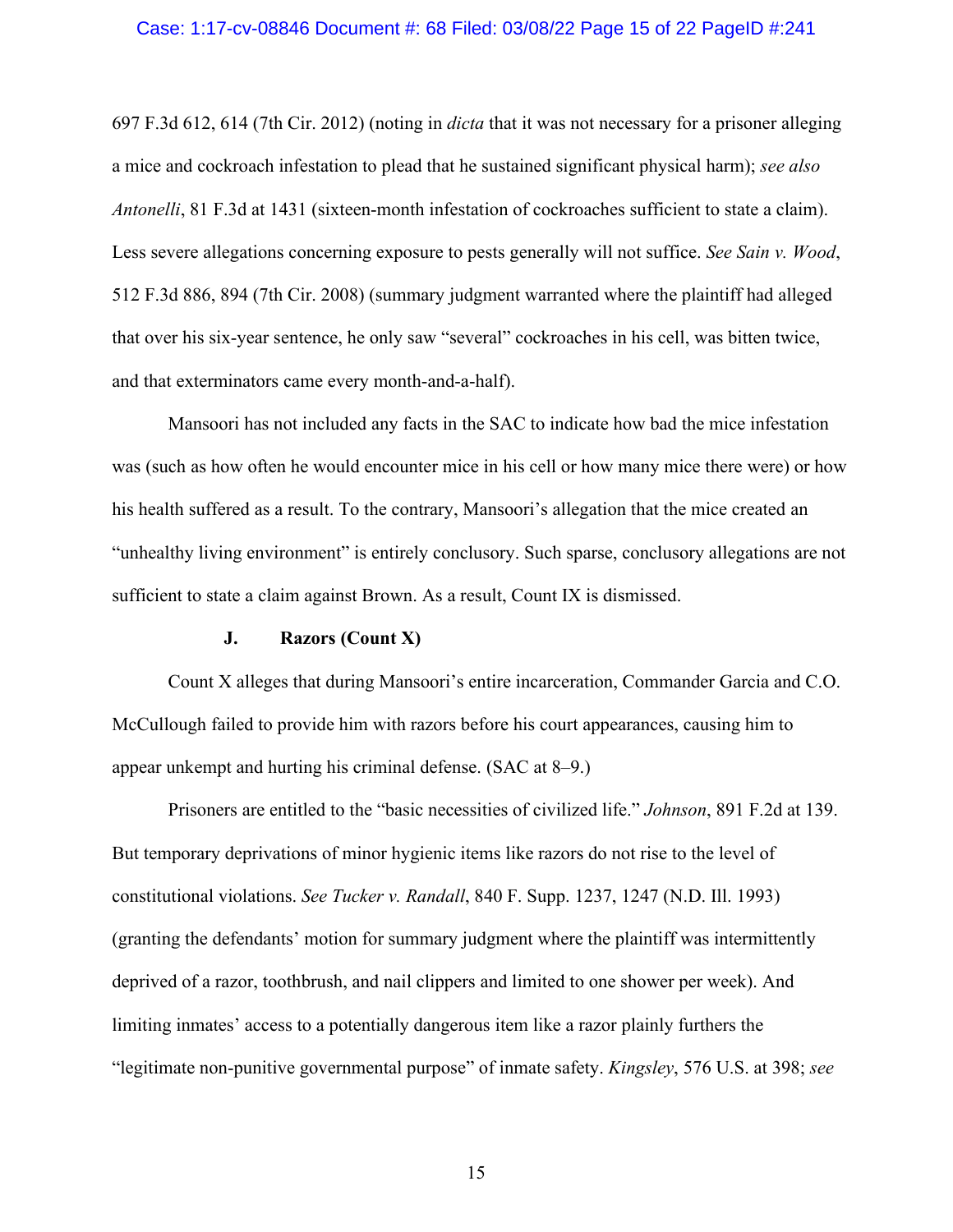## Case: 1:17-cv-08846 Document #: 68 Filed: 03/08/22 Page 16 of 22 PageID #:242

*generally Rice*, 675 F.3d 650 (lawsuit brought by a pretrial detainee's parents alleging that jail officials should have done more to prevent his suicide when they knew he had previously attempted suicide in his cell by cutting his neck with a disposable razor).

Because Mansoori emphasizes that Garcia and McCullough hurt his criminal defense by failing to provide him with razors before his court appearances, Count X could also be liberally construed as a Sixth Amendment claim concerning meaningful court access. *See* U.S. Const. amend. VI ("In all criminal prosecutions, the accused shall enjoy the right to a speedy and public trial . . . ."); *Barbosa v McCann*, No. 08 C 5012, 2009 WL 2913488, at \*5 (N.D. Ill. Sept. 8, 2009) (analyzing the plaintiff's allegation that he had limited access to legal materials in prison under the Sixth Amendment). But this interpretation does not help Mansoori's cause. To allege successfully that jail officials violated his Sixth Amendment right, Mansoori would have to plead facts sufficient for the Court to infer that, by denying him razors, Garcia and McCullough impeded his efforts to pursue a specific legal claim or meritorious challenge, actually hurting his criminal case. *See Ortiz v. Downey*, 561 F.3d 664, 671 (7th Cir. 2009); *Barbosa*, 2009 WL 2913488, at \*5. Mansoori's claim fails to plausibly allege that Garcia and McCullough's denial of razors meaningfully impacted his criminal case. He has not done so. Accordingly, Count X is dismissed.

### **K. Habitable Housing (Count XI)**

Count XI alleges that, for a period of two months between February 2016 and April 2016, Sheriff Dart failed in his responsibility of maintaining Jail facilities in a habitable condition. (SAC at 9.) Specifically, Mansoori alleges that over that two-month period, he was living in "Division 6, Tiers 1P and 1J, which were uninhabitable during that period of time, causing injury." (*Id.*)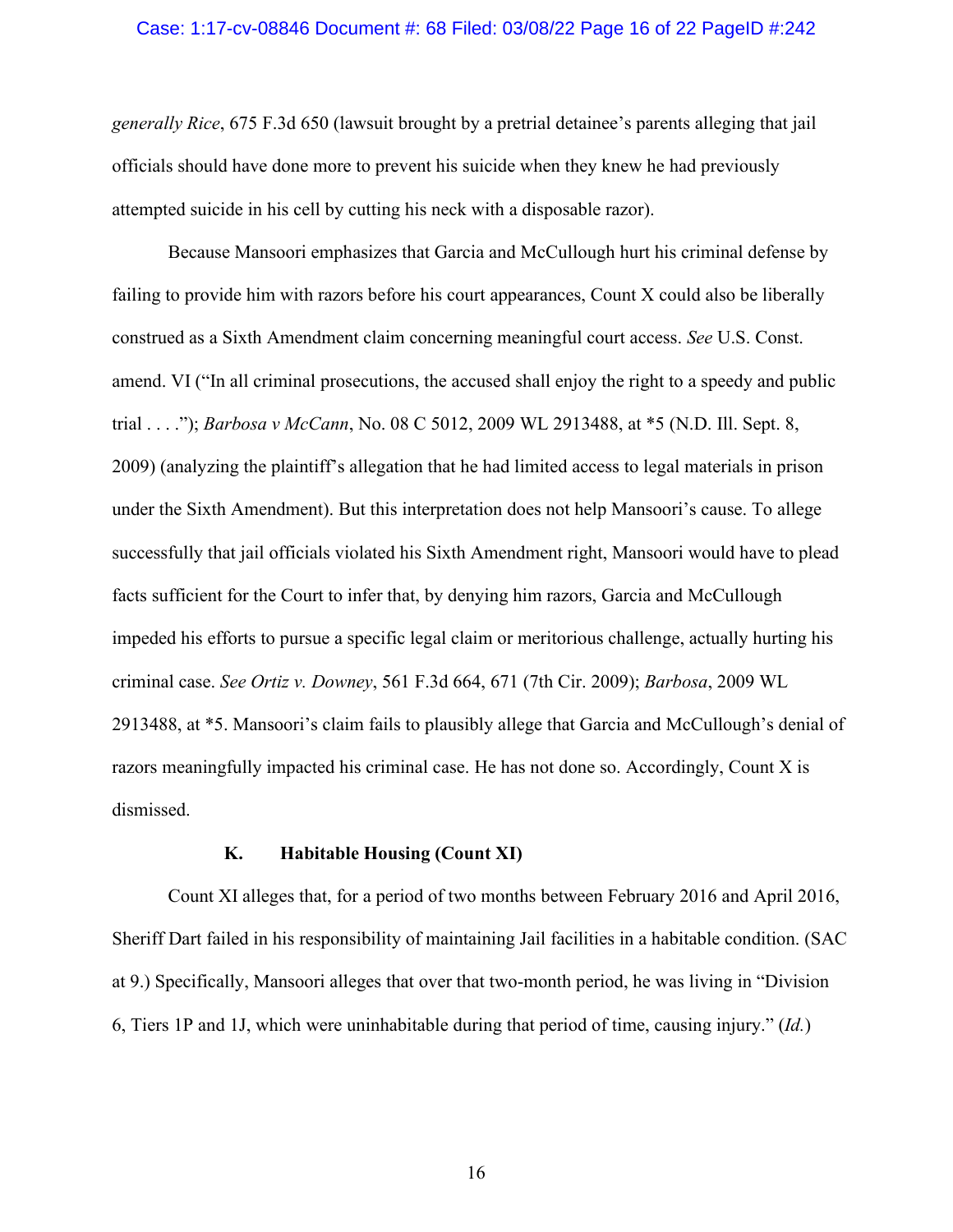## Case: 1:17-cv-08846 Document #: 68 Filed: 03/08/22 Page 17 of 22 PageID #:243

This allegation falls far short of stating a claim against Dart. Mansoori merely provides a conclusory statement that the Jail was uninhabitable. He has not provided any details from which the Court can determine whether he has plausibly alleged an objectively unreasonable condition of confinement. As currently pleaded, the Count fails to provide Dart fair notice about the facts giving rise to the claim. Count XI is therefore dismissed as well.

## **L. Nail Clippers (Count XII)**

Count XII alleges that C.O. Larkin and Superintendent Brown, both tasked with daily care of prisoners, failed to provide Mansoori nail clippers frequently enough during his entire incarceration. (SAC at 9–10.) Mansoori claims that "the nails on his hands and toes, grew so long, that [he] could not function, causing him injury." (*Id.* at 10.)

As noted above, the Constitution guarantees prisoners access to the "basic necessities of civilized life." *Johnson*, 891 F.2d at 139. That includes access to necessary hygiene items. *See Gillis v. Litscher*, 468 F.3d 488, 493 (7th Cir. 2006) (reversing grant of summary judgment where the plaintiff demonstrated that he received a toothbrush, toothpaste, but no canteen, soap, and limited toilet paper for around twelve days). But frequent access to less critical (and potentially dangerous) items such as razors and nail clippers is not required. *See Tucker*, 840 F. Supp. at 1247. In *Estate of DiMarco v. Wyoming Department of Corrections, Division of Prisons*, for example, the Tenth Circuit rejected the plaintiff's argument that denial of "certain amenities such as nail clippers and mirrors" for over a year violated her due process rights. 473 F.3d 1334, 1343 (10th Cir. 2007). While Mansoori has alleged that his nails were so long that he "could not function," he has not offered any factual allegations about how the length of his nails interfered with his daily activities. Without such factual allegations, Count XII does not plausibly allege a constitutional deprivation. This Count is therefore dismissed.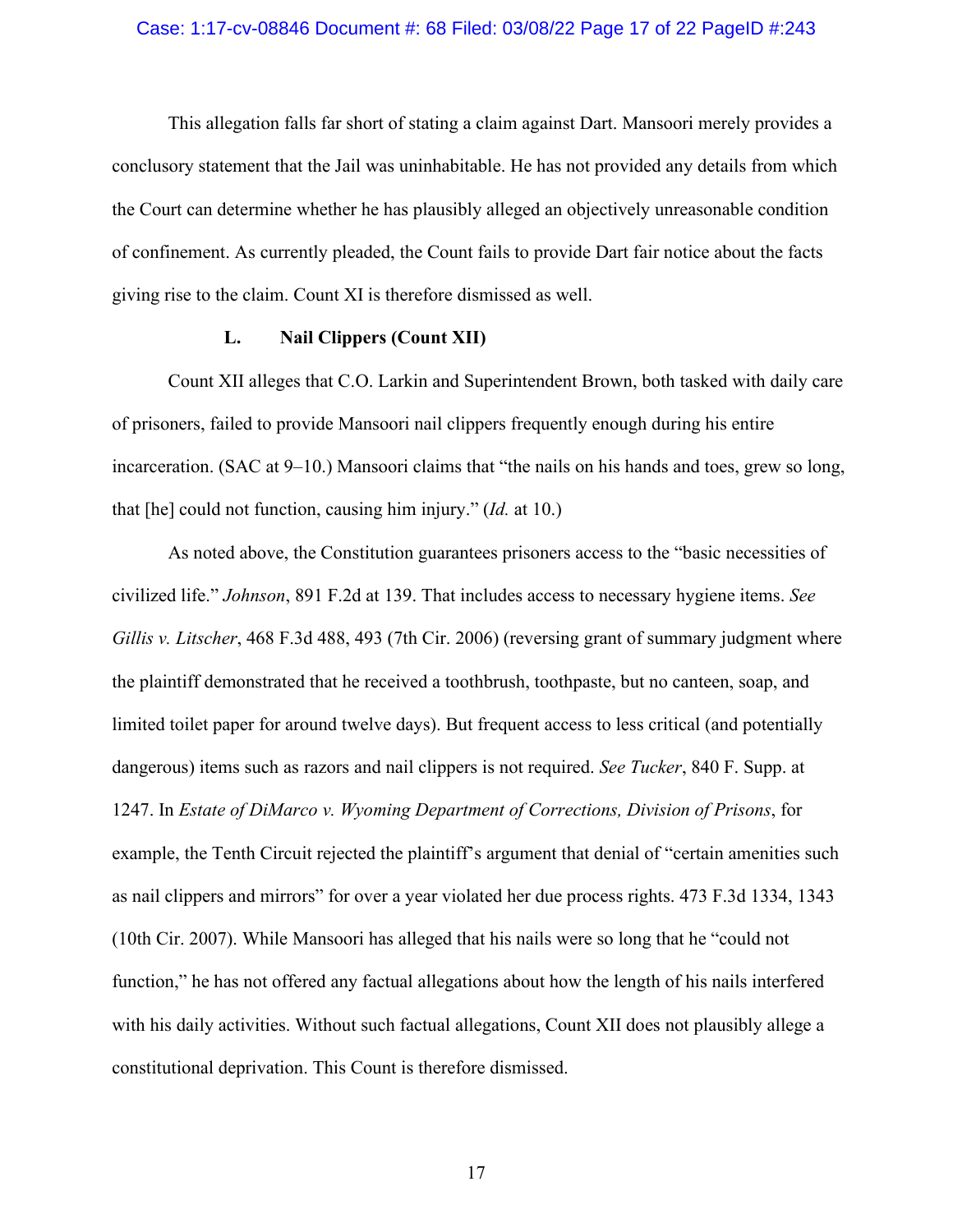## **M. Supervision of Barbers (Count XIII)**

Count XIII alleges that during Mansoori's entire incarceration, Superintendent Brown "failed to properly oversee the barbers cutting [Mansoori]'s hair, so that the barbers cut open [his] skin and inflicted wounds." (SAC at 10–11.)

Count XIII is based on Brown's failure to oversee others. To be individually liable under § 1983, officials acting in a supervisory capacity must be aware of the unconstitutional conduct and "facilitate it, approve it, condone it, or turn a blind eye." *Sanville*, 266 F.3d at 740. At the motion to dismiss stage, allegations that supervisors heard prisoners' complaints about subordinates' conduct are generally sufficient to establish supervisors' knowledge of that conduct. *See, e.g.*, *Barbosa*, 2009 WL 2913488, at \*7. But Mansoori has not pleaded any facts from which the Court can infer that Brown knew about the barbers' alleged actions in cutting open his skin and inflicting wounds. Count XIII is therefore dismissed.

## **N. Physical Exercise (Count XIV)**

Count XIV alleges that C.O. McGiveny, one of the officers charged with Mansoori's daily care, "failed to provide sufficient recreational and exercise time" to Mansoori from March 1, 2017 to September 1, 2017. (SAC at 11.) The Seventh Circuit has recognized that serious interference with inmates' ability to exercise could violate the Constitution. *Delaney v. DeTella*, 256 F.3d 679, 684–85 (7th Cir. 2001) (finding the prisoner's allegation that he went six months without the opportunity to exercise was sufficient to state a claim). But in this case, Mansoori has offered only a conclusory allegation that he did not receive "sufficient" exercise over a six-month period. The SAC does not allege any facts from which the Court could determine whether the alleged deprivation plausibly rises to a violation of constitutional rights—for example, Mansoori does not allege how much recreational and exercise time he did receive, whether the amount changed over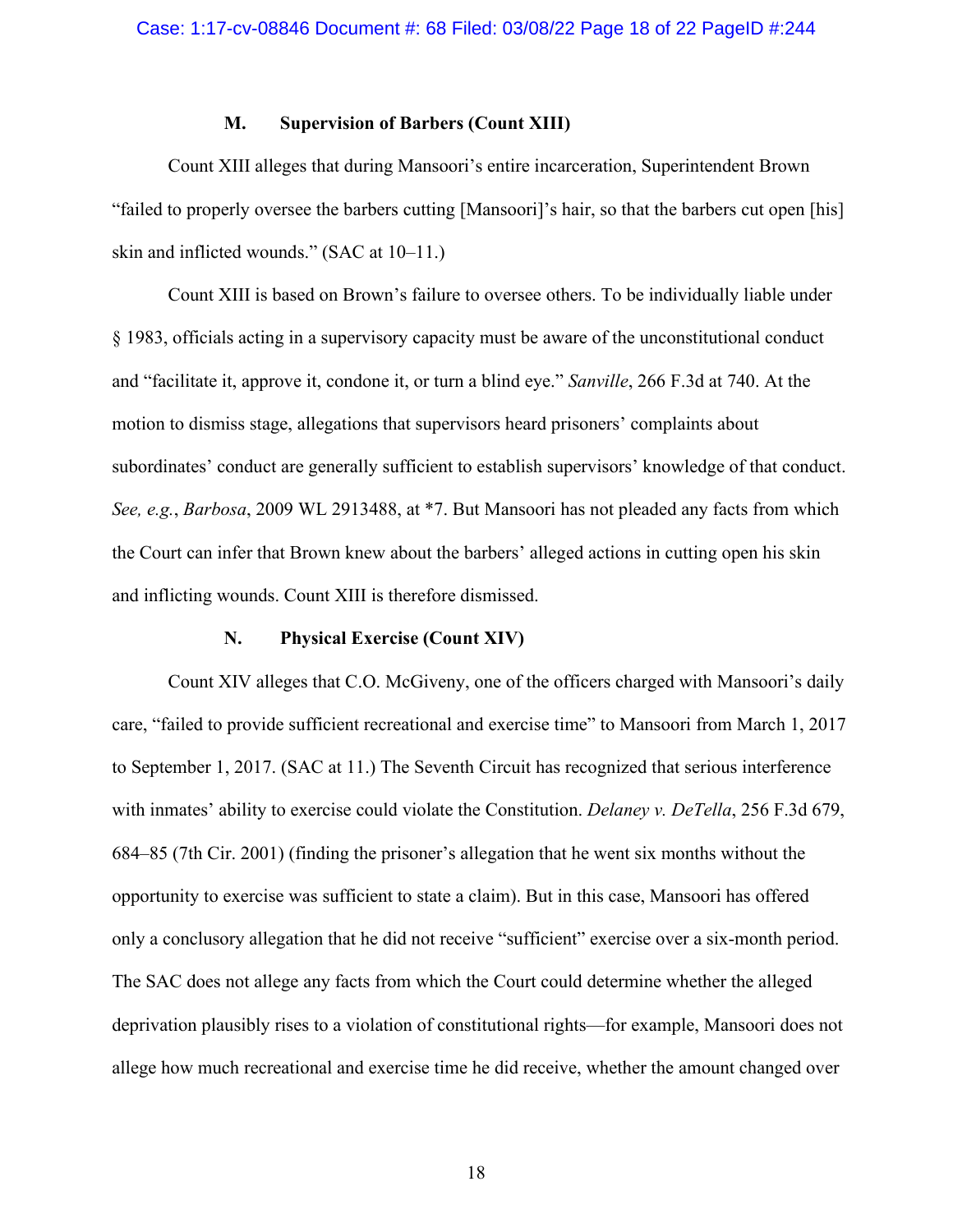### Case: 1:17-cv-08846 Document #: 68 Filed: 03/08/22 Page 19 of 22 PageID #:245

time, what type of recreation and exercise he was allowed (or denied), or why the amount and type of recreation and exercise was not sufficient for his needs. In short, Mansoori's allegations are too sparse and conclusory to state a claim. Count XIV is therefore dismissed.

## **O. Genetically Modified Soy (Count XV)**

Count XV alleges that during Mansoori's entire incarceration, Sheriff Dart provided prisoners a diet high in genetically modified soy, "which destroys brain cells, promotes Alzheimer's disease and causes cancer to proliferate." (SAC at 11.) To succeed on a constitutional claim regarding prison food, the plaintiff must allege that the food, if not nutritionally inadequate, poses an immediate risk to inmates. *Smith*, 803 F.3d at 312. Yet Mansoor's general allegations that soy kills brain cells and increases the risk of cancer and Alzheimer's disease are all speculative and focused on potential long-term consequences rather not immediate dangers. For that reason, numerous courts have dismissed similar claims, finding that prisoners' allegations of soy-rich diets do not rise to the level of a constitutional violation. *See Riley-El v. Godinez*, No. 13 C 8656, 2015 WL 4572322, at \*3 (N.D. Ill. July 27, 2015) (collecting cases). Given the speculative and generalized nature of the allegations, this Court reaches the same result here. Count XV against Dart is dismissed.

#### **P. Drinking Water (Count XVI)**

Count XVI alleges that Dart provided Mansoori and other inmates drinking water with large black specks. (SAC at 12.) Again, as noted above, prisoners are entitled to food and drink that does not threaten their immediate health. *Smith*, 803 F.3d at 312. But food served in prison is not required to be completely free from all safety hazards or pollutants. *Carroll v. DeTella*, 255 F.3d 470 (7th Cir. 2001). Accordingly, courts have held "[t]hat the food may occasionally contain foreign objects or is served cold, while unpleasant, does not amount to a constitutional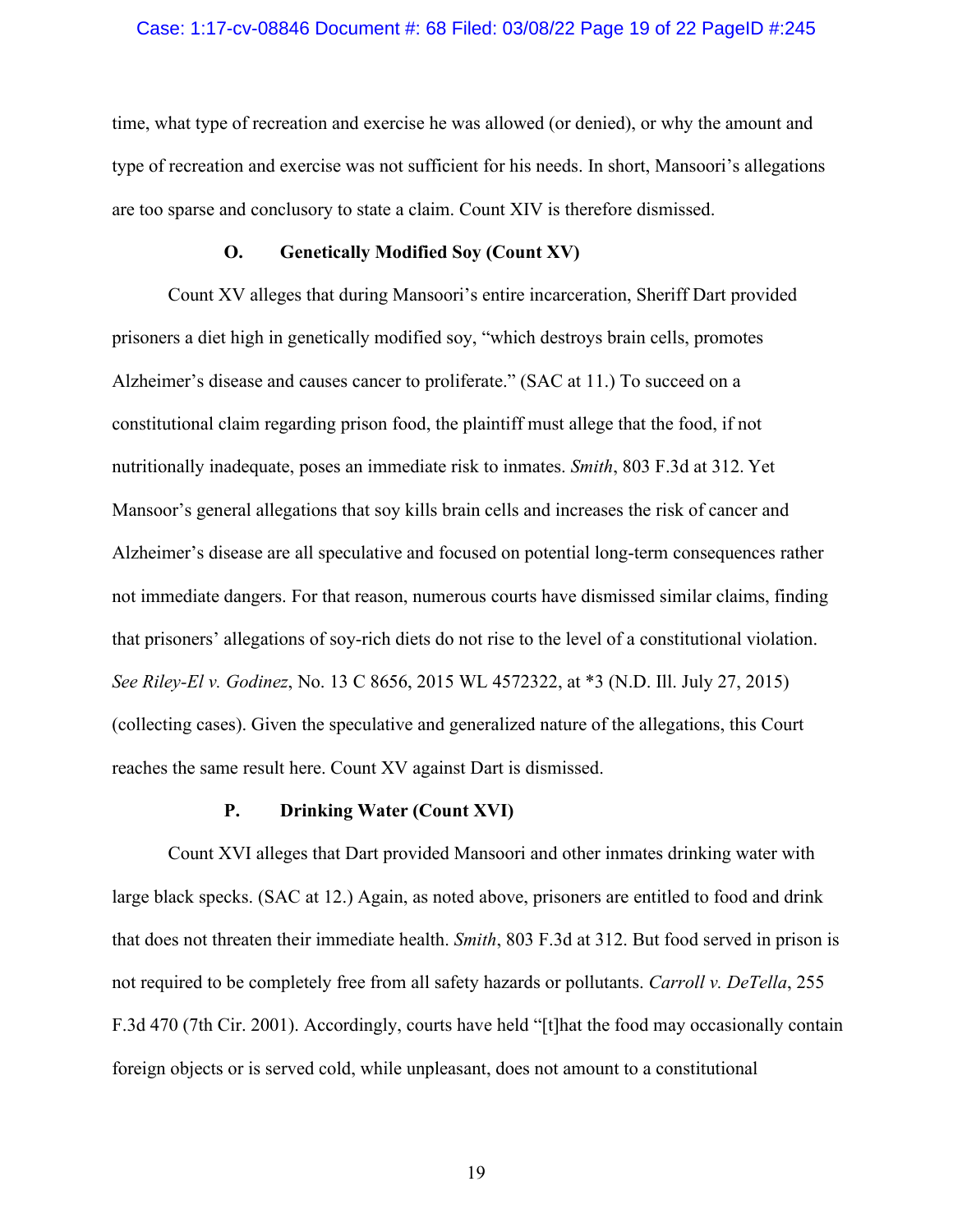deprivation." *See Barbosa*, 2009 WL 2913488, at \*3 (citing *Lunsford v. Bennett*, 17 F.3d 1574, 1580 (7th Cir. 1994) ("complaints about cold and poorly-prepared food must fa[i]l")).

Here, Mansoori has not alleged any facts suggesting that the large black specks in his water posed any real, immediate danger. He does not allege that the substance in the water was dangerous or poisonous; nor does he make any allegation of injury other than the same general claim that the situation caused injury to him that he includes for each and every one of his seventeen claims. Drinking water containing large black specks might not be pleasant, but, without more, it does not suggest a plausible constitutional violation. Count XVI is therefore dismissed.

## **Q. Legal Library Access (Count XVII)**

Count XVII alleges that during Mansoori's entire incarceration, Defendants Pickens and Vanco refused to give him "reasonable access" to the Jail library to conduct legal research. (SAC at 12–13.) Count XVII amounts to a claim that Defendants violated Mansoori's Sixth Amendment right to access the courts. As discussed above, to state such a claim successfully, Mansoori would need to allege that his limited library access prejudiced a particular defense that may have been successful. *Barbosa*, 2009 WL 2913488, at \*5. Mansoori has not done so. And like many of Mansoori's other counts, Count XVII is simply too conclusory to state a valid claim. Mansoori has not provided any facts to allow the Court to infer that his access to the Jail library was actually unreasonable. This Count against Pickens and Vanco is therefore dismissed.

## **II. Severing Misjoined Claims**

The Court has now reviewed all seventeen counts of Mansoori's SAC and determined that the following five state valid claims:

> • Count II: on December 24, 2016, C.O. Larkin destroyed Mansoori's contact lenses, causing him to lose clear eyesight for several months;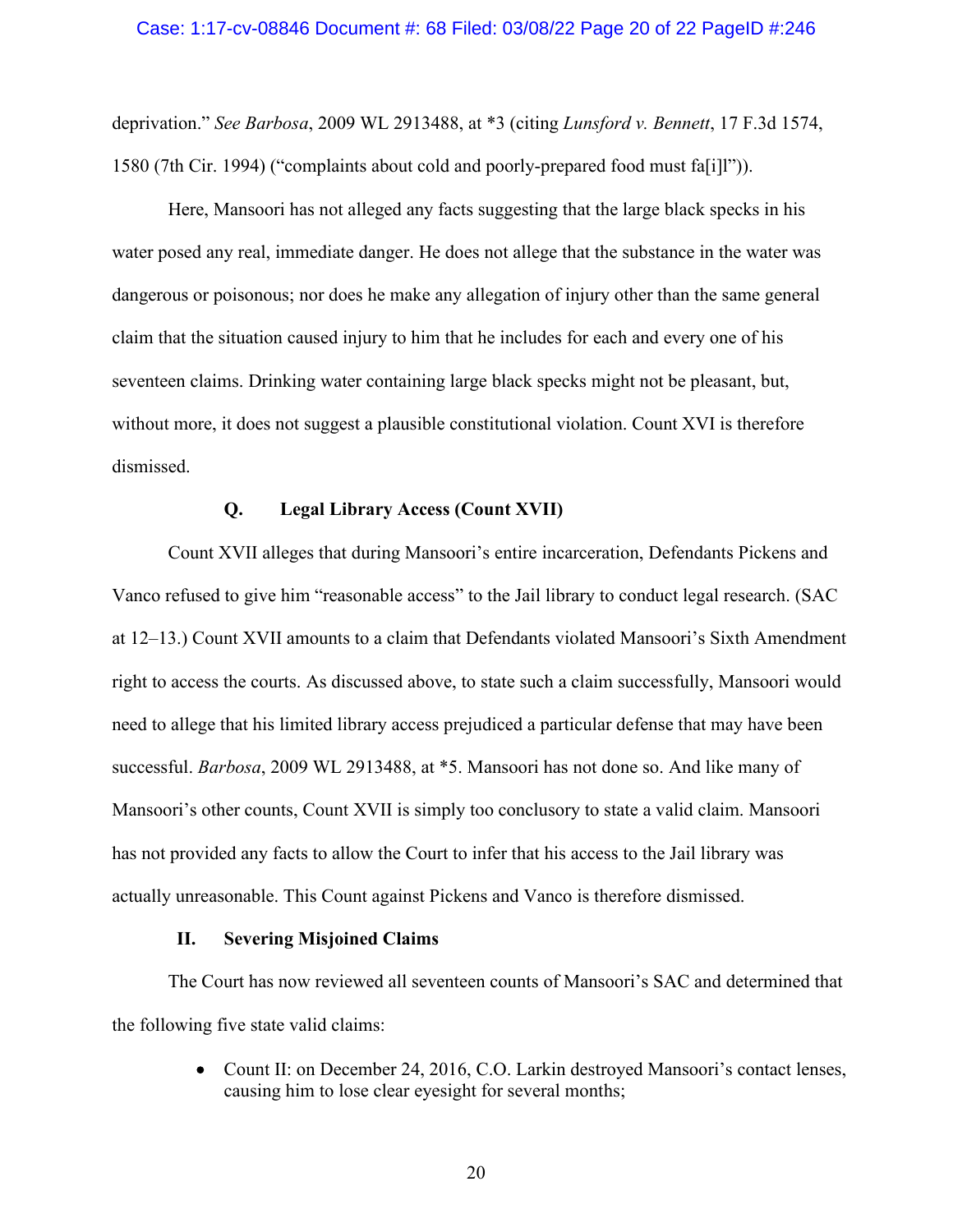- Count III: from June 30, 2017 until Mansoori's release in February or March 2018, Jail dentist Dr. Montgomery did not provide Mansoori with proper teeth cleaning or dental floss;
- Count IV: from September 21, 2016 until Mansoori's release, Dr. Chris Stinaki, a health care specialist charged with providing food to prisoners, provided a diet so lacking in nutrition that Mansoori's bones became weak and one of his fingers broke;
- Count VII: from July 2, 2017 to November 3, 2017, Superintendent Brown only permitted Mansoori to wash his clothes on two occasions, giving him skin and foot infections; and
- Count VIII: from August 29, 2016 until Mansoori's release, Commander Garcia failed to remove black mold from showers near Mansoori's cell, forcing him to inhale toxic fumes.

Because it is clear that these Counts do not all belong in the same suit, the Court will sever the improperly joined claims.

As discussed above, distinct claims against various defendants belong in different suits. *George*, 507 F.3d at 607. But joining multiple defendants is permissible under Rule 20(a)(2) where the claims arise out of the same transaction, occurrence, or series of transactions or occurrences. Fed. R. Civ. P. 20(a)(2). Two of Mansoori's surviving claims (Counts VII and VIII) concern unsanitary conditions of confinement at the Jail during the 2016–2018 time frame; those claims may proceed in the same case. The remaining Counts II, III, and IV—which concern Mansoori's eyesight, dental care, and diet—do not share any common Defendants or arise out of the same series of transactions or occurrences. Those claims will be severed so that Mansoori may proceed with those claims as separate cases, if he so desires.